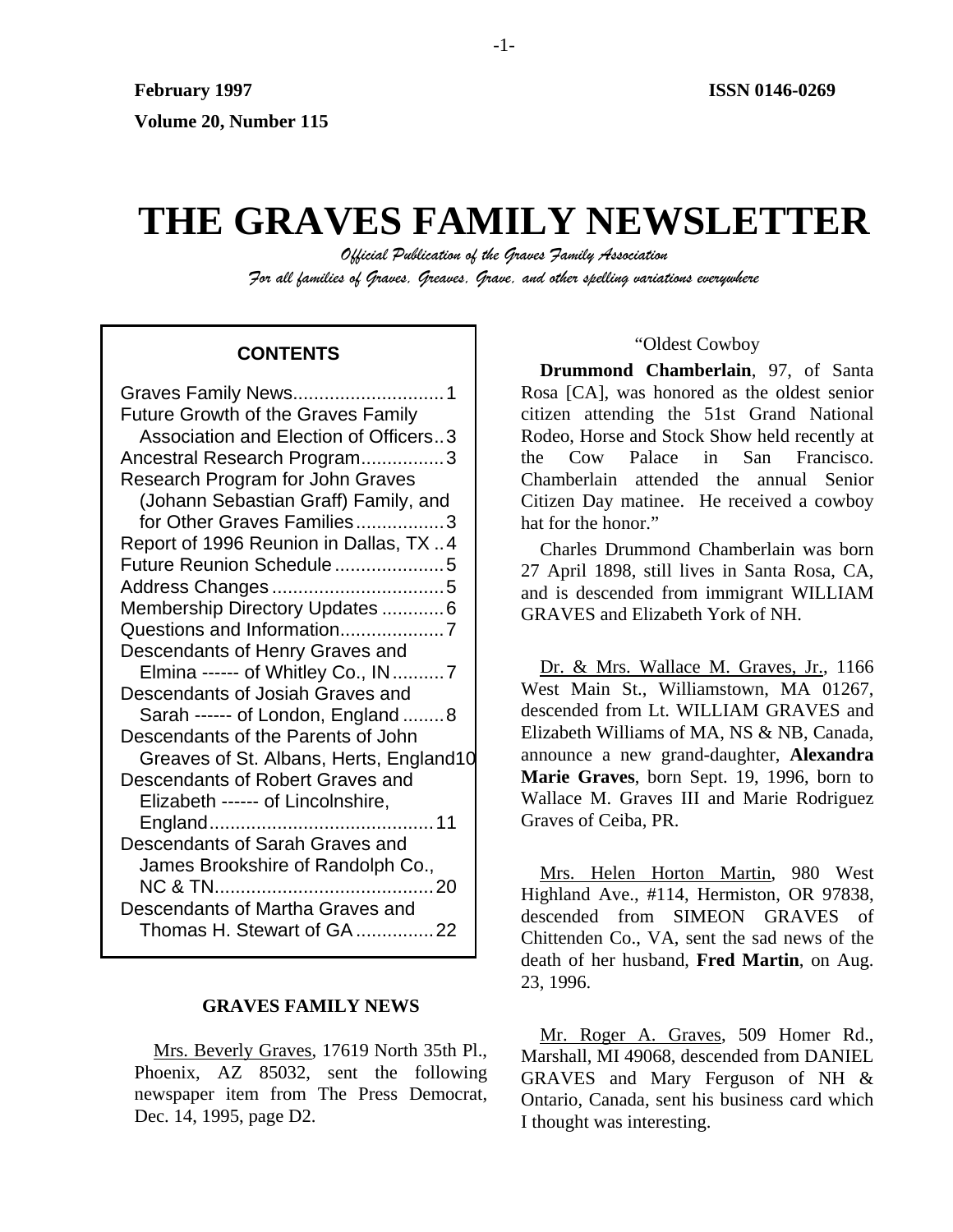Mr. William F. Graves, 9710 Barlow Rd., Fairfax, VA 22031 (nkyv10a@prodigy.com), descended from BARTLETT GRAVES and Rhoda Clay of VA & Wilson Co., TN, regrets to report the death of his aunt, **Mary** 

**Memberships: Regular (U.S. & Canada) \$20/year Other countries (air mail) \$30/year Sustaining (U.S. & Canada) \$40/year Life (U.S./Canada, 62 and older) \$600 one time Foreign memberships must be paid by money order in U.S. dollars. All back issues (1976 present) are available at current price. Newsletter only available to individuals as part of Graves Family Association membership. No charge for queries. Published by: THE GRAVES FAMILY ASSOCIATION 261 South St., Wrentham, MA 02093 Internet Home Page: http://www.andrews.edu/~calkins/gravesfa.html Newsletter Editor: Kenneth Vance Graves**<br>
261 Senth St. Wranthom MA 02002<br>
Ms. Lana Gay Graves, 100 East Church St.,  **261 South St., Wrentham, MA 02093, (508)384-8084 Internet: kgraves239@aol.com Treasurer: Elaine Tobias, Overland Park, KS Director, On-line Computer Help: H. W. ("Bud") Graves, Veradale, WA Internet: dfrh81a@prodigy.com Director, Internet Home Page: Keith G. Calkins, Berrien Springs, MI Internet: calkins@andrews.edu Research Coordinators J.S. Graff Family: Karen Avery Miller, 8508 Town House Row, Dallas, TX 75225 Internet: 76514.3660@compuserve.com**

**Elizabeth Mowdy**, nee Graves. She died 18 Oct. 1996 of congestive heart failure at the Columbia Medical Center of Plano, TX. She was preceded in death by her husband, Wallace Mowdy, and is survived by one of her six siblings, Fred Graves of Melissa, TX, and numerous nephews, nieces, and grandnephews and -nieces. Born 6 May 1909, Mary was a graduate of North Texas State Teachers College (now North Texas University) and was a teacher in the Texas public schools for 38 years. Her teaching experience spanned the era from a one room mutigrade school building, Stiff Chapel, TX, to the modern school facilities at the dawn of the digital age at Garland, TX. She was interred at services in Restland Cem. at Dallas on 21 Oct. 1996. Her many surviving relations remember Aunt Mary with affection and respect, and honor her lifetime of service to mankind.

**Other countries (air mail)** \$50/year Mrs. Dewey C. Whitenton, 330 Orange St., Bolivar, TN 38008 (marne@aeneas.net), descended from Capt. THOMAS GRAVES of VA, sent the sad news that her mother, **Sarah Ruth Hipps Davis**, passed away Dec. 27, 1996, at age 97.

> **Mildred Charters Leavitt**, mother of Sarah J. Graves (wife of Kenneth V. Graves), descended from WILLIAM B. GRAVES and Elizabeth ------ of NC & IN, died Dec. 17, 1996 at age 89.

> Adams, NY 13605-1134, descended from THOMAS GRAVES of Hartford, CT, sadly reported that her mother, **Constance A. Graves**, passed away on 13 Oct. 1996.

# **FUTURE GROWTH OF THE GRAVES FAMILY ASSOCIATION AND ELECTION OF OFFICERS**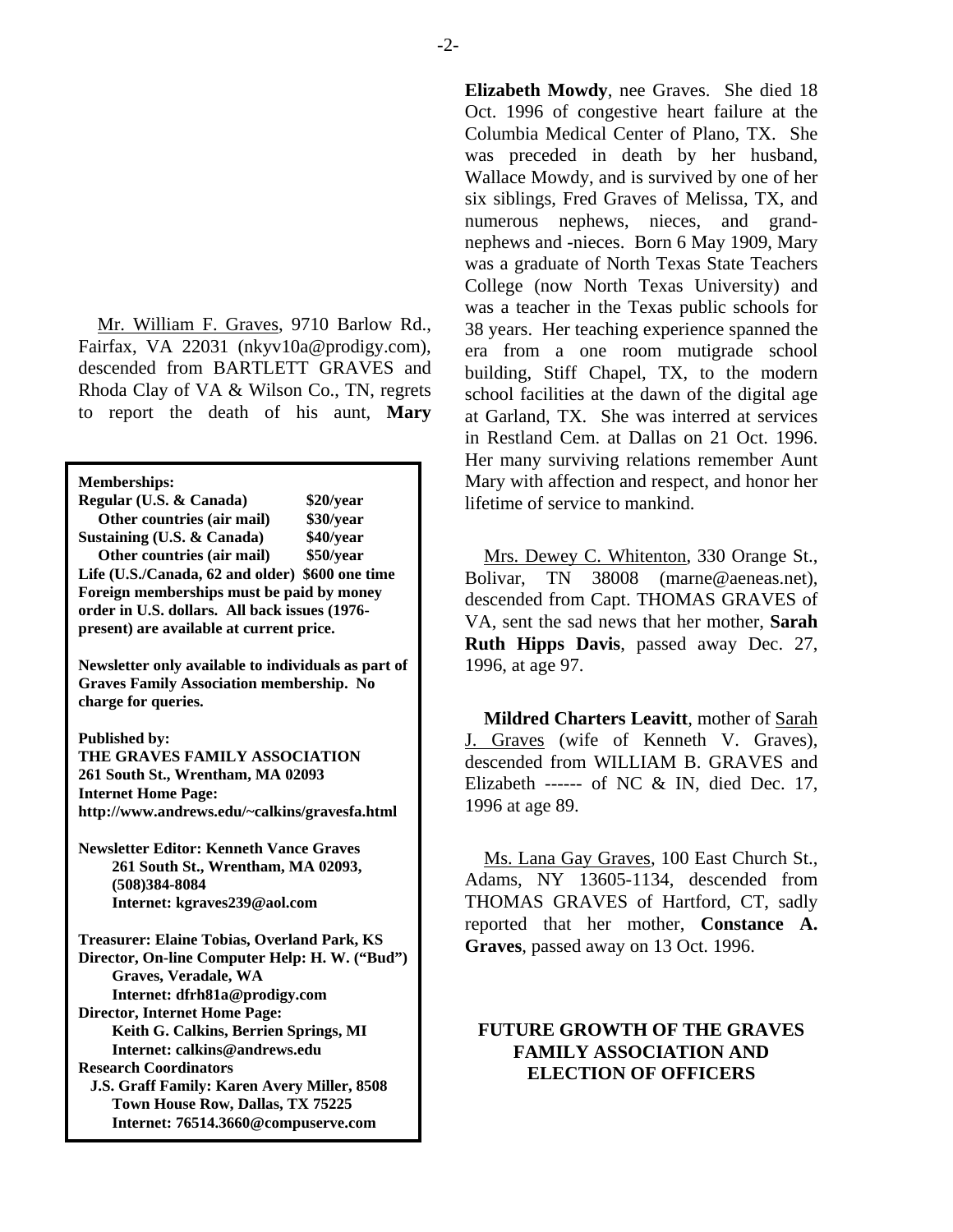The two programs described in the next two articles are just part of the ambitious plans for the Association. It has been previously announced that we hope to increase from 600 members to 1000 active members by the year 2000, with your help. Other plans include more help via the Internet, more family gatherings near where you live, trips to the British Isles and elsewhere, etc.

To turn these plans and dreams into reality, we must have a high level of support and organization within the Association. Toward this end, we will be nominating and electing a full slate of officers. Included with the December issue of the newsletter and with this issue is a nomination form for Nominating Committee members, and for suggestions for officers. The Nominating Committee will formally nominate the candidates and conduct the elction. Please return your nominations and your ballot as soon as possible.

# **ANCESTRAL RESEARCH PROGRAM**

This program consists of two parts. The first is the gathering of records for Graves, Greaves, and related spellings and their descendants, including census records in the U.S., the British Isles, Canada, and elsewhere, IGI records, war service records, vital records, wills, etc. These records will be gathered by volunteers, put into a computer database, and the database will be available for searching by GFA members. We are starting with census records.

The second part is the researching and finding of documentation for Graves/Greaves ancestry in the U.S., Canada, the British Isles and elsewhere. Where possible this will be done by volunteers, but most will probably be done by professional genealogists. We will be searching for the origin and earlier ancestry of immigrants to America, and will also be looking for links to earlier ancestry in America and ancestry of families in the British Isles.

Both money and people willing to do research and record gathering, and to guide the

research program, are needed. Contact Ken Graves if you want to be involved.

# **RESEARCH PROGRAM FOR JOHN GRAVES (JOHANN SEBASTIAN GRAFF) FAMILY AND FOR OTHER GRAVES FAMILIES**

A research program has begun for the family of immigrant John Graves (Johann Sebastian Graff). Mrs. Karen Avery Miller, 8508 Town House Row, Dallas, TX 75225 (76514.3660 @compuserve.com), whose husband is descended from Johann Sebastian Graff, has agreed to be the Research Coordinator for this family.

We hope to be able to develop this as a model for similar programs for all other Graves and Greaves families. If anyone is interested in being coordinator for part or all of any Graves or Greaves family, please contact Ken Graves.

All people with descent from or interest in this John Graves (J. S. Graff) family should contact Karen. The activities that we hope to include in this program include:

- Providing a clearing house for all information on this family, gathering information on all proven or possible descendants of J. S. Graff
- Putting all information in a computer genealogy program
- Determining whether other families that may be related are and, if so, how. Families that are presently being looked at (with their genealogy numbers) are: William Graves of SC & TN (37), Thomas Graves of VA, TN & AR (280), Thompson W. Graves and Louisa Jane Shasteen of TN (366), Jacob Strawder Graves and Margaret Elizabeth Richey of SC (281), Conrad Graves and Mary Fraser of Rowan Co., NC (15), and William M. Graves and Mary M. Holloway of TN (356)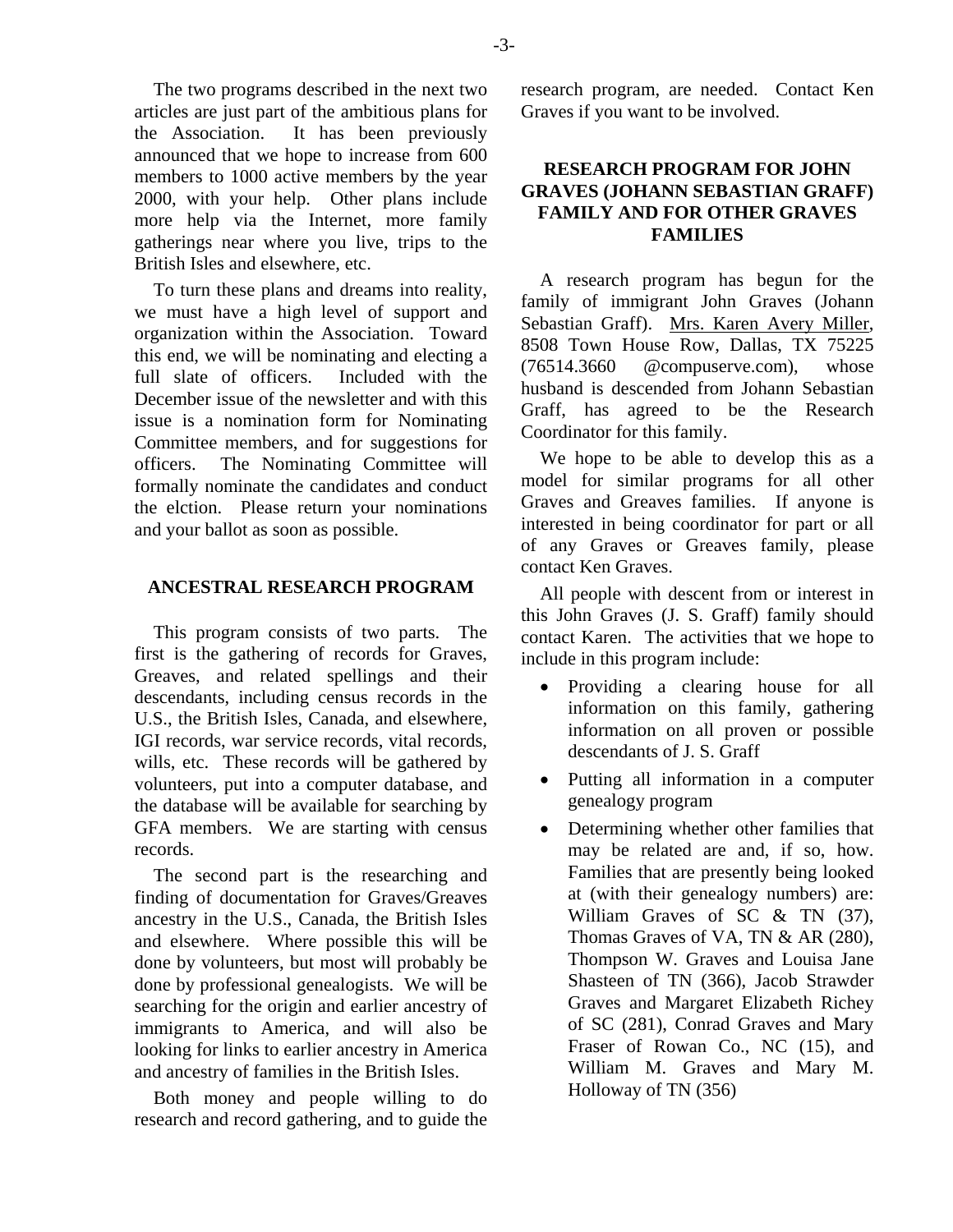- Conducting and coordinating research to establish family relationships, to find all descendants, and to gather documentation for all descendants
- Providing articles, information, and queries for the newsletter
- Making the information available electronically, either on the GFA Internet web site or by other means, and sharing the information in other ways
- Developing a list of as many living descendants of this family as possible, and trying to get those people involved in research, family gatherings, etc.

# **REPORT OF 1996 REUNION IN DALLAS, TX**

A very successful National Graves Reunion was held in Irving, TX (next to Dallas) on Sept. 27-28, 1996. A talk was given Friday evening by Kenneth V. Graves, "Our Graves/ Greaves Families, Origin and Migration." The Saturday morning we discussed the origins of the Graves/Greaves families, the Association trip to England in 1995 and to England and Ireland in 1999, and other subjects of interest.

On Saturday evening a talk was given by Leslie Collier, President, Dallas Genealogical Society, on "Them Feudin' Hatfields: What Do You Do When the Book is Wrong?". More than 100 people attended (107 were counted but some were missed). Those attending, arranged by Graves ancestry, were:

Bachelor/Bartlett Graves and Rhoda Clay of VA & Wilson Co., TN Nancy Graves Weaks & family, Albuquerque, NM

Benjamin Graves and Mildred ------ of VA & Wilson Co., TN Donna Graves Ferrell, Mt. Juliet, TN

Cornelius Graves Teresa Burke, Irving, TX Margie Ford, Garland, TX

Humphrey Isaac Greaves of NC Doug A. Marchisello, Kansas City, MO Deacon George Graves of Hartford, CT Helen Neidner, Houston, TX Miriam & Bill Shasteen, Sullivan, IL Ruth & Milburn Taylor, Austin, TX

Gilliam Graves of Randolph Co., NC Frances M. Graves, Mt. Pine, AR

James Graves of Randolph Co. & Surry Co., NC Juanita J. Blankenship, Marshall, IL Betty M. Davidson, New Orleans, LA, & Molly Maloy, Waco, TX James E. & Jean Graves, Lindale, TX Richard C. & Rita Graves, Timpson, TX Mary E. Terry, Guntersville, AL

James Graves and Sarah ------ of SC & GA George C. & Dorothea C. Clark, Hewitt, TX

James W. Graves and Melissa K. Ray of SC, MS & AR Donna R. Story, Ottawa, KS

John Graves (Johann Sebastian Graff) Karen A. Miller, Dallas, TX

John Greaves of St. Mary's Co., MD Bruce & Lola Graves, Palomar Mtn., CA

John Graves and Margery Harvey of Randolph Co., NC Deneta Campbell, Brazil, IN Jeannine Childers, Rising Star, TX Judy Fisher, Terrre Haute, IN Earl Graves Zimmerman, Denton, TX

John Graves and Sarah Catherine Noble of MD & KY Charlotte K. Walker, Dallas, TX

Jonathan Greaves and Elizabeth Dickson of NC & AL Lana Henslee Filgo, Lancaster, TX Cindy Henslee Stamps, Richardson, TX

Robert Hiram Graves and Celia Dickens of GA & MS Sylvia A. Gaffney, Bossier City, LA

Samuel Graves of Lynn, MA Joan Bradshaw, San Antonio, TX

Taylor Graves of Ireland, TX & AR Shirley I. Martin, Nashville, AR

Rear Adm. Thomas Graves of Charlestown, MA Anita Nichols Miller, Dallas, TX Helen Neidner, Houston, TX

Thomas Graves of Hartford, CT John A. & Kelly Conte, Carrollton, TX Don & Sherry Fox, Valley View, TX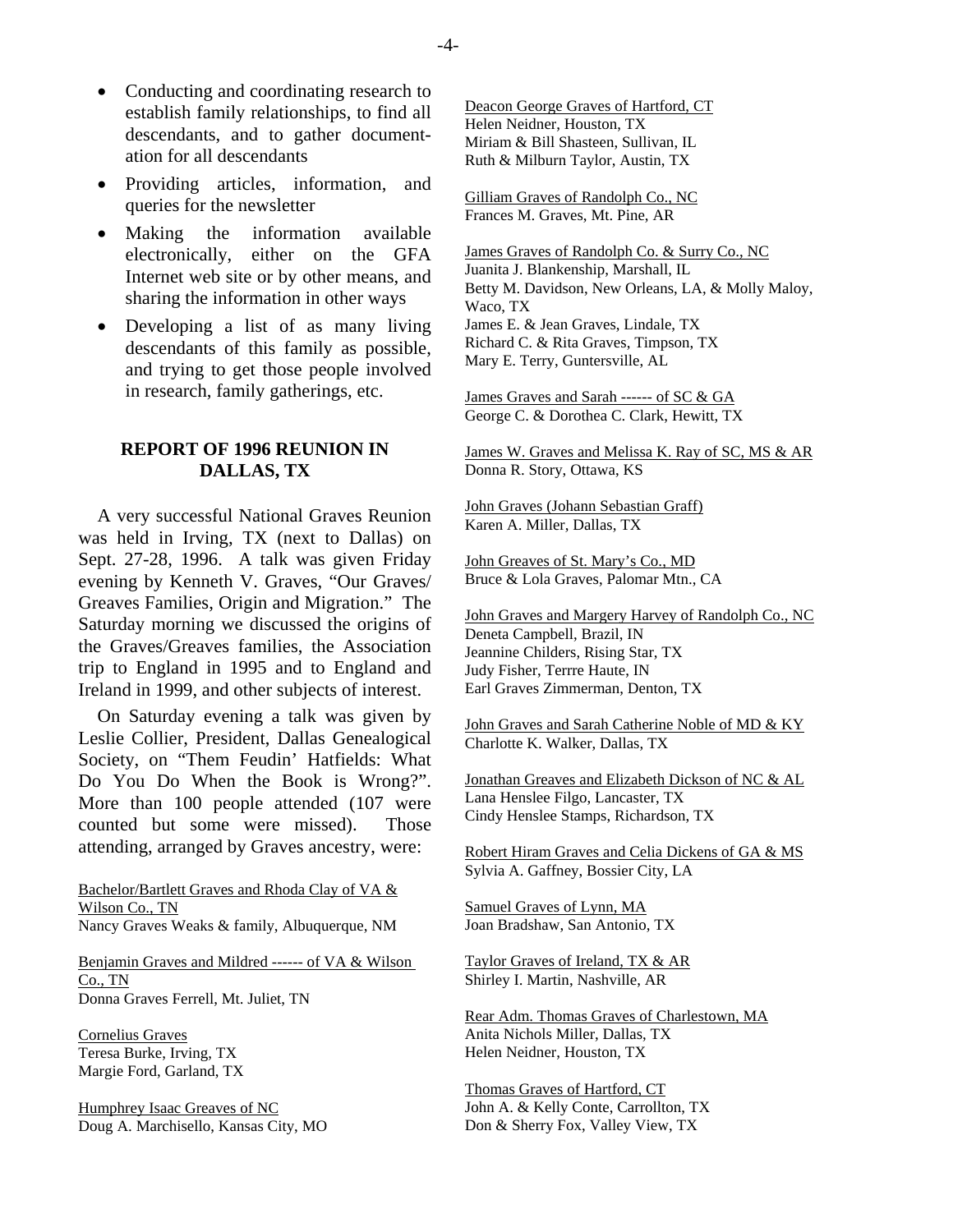Helen Walburn, Marrero, LA Sam W. Wilson, DeSoto, TX

Capt. Thomas Graves of VA Betty and Ray Bostick, San Antonio, TX Mildred H. Bradford, Shreveport, LA Alice Collier Clark, Plano, TX Virginia F. Ellis, Dallas, TX Leva S. D. & Ernie D. Fairweather, Hominy, OK Muriel Howell Flake, Houston, TX Sylvia A. Gaffney, Bossier City, LA Ann Fitzpatrick Graham, Bossier City, LA Donald W. Graves, Gulfport, LA Kenneth V. Graves, Wrentham, MA Lynn Graves, Roswell, NM Robert Herman & Martha Graves, Fort Worth, TX Thomas L. Graves, Gulfport, MS Wallace Joseph Graves, Grand Prairie, TX John E. Gray, Sand Springs, OK Ouida Howard, Dallas, TX Jane Foster Brasch Jackson, Marshall, TX Carol Lee, Irving, TX Charles & Grace Lynch, Irving, TX Frances C. Melton, Denton, TX Melody L. Nabors, Memphis, TN Mayme L. Porter, Sherman, TX Penelope Redington, Waxahachie, TX Clarene & James M. Russell, Collierville, TN Mary Graves Ryan, Temple, TX (& Kathryn Weempe) Theron L. Smith, Fort Worth, TX Garvis & Jeanne Spain, Plano, TX A. D. & Miriam Stephenson, Bogota, TX Betty Vessels, Dallas, TX Jean Wall, Mt. Pleasant, TX Bill Waller, Round Rock, TX

William Graves of SC & TN Robert W. Graves, Arlington, TX

William B. Graves of NC & IN Sarah J. Graves, Wrentham, MA

William B. Graves & Elizabeth Rogers of KY Diane Graves Smith, Irving, TX

Williamson Graves and Sarah Evans of VA & KY Verdon R. & Jerry Graves, Sulphur Springs, TX

#### unknown Robert Black Anne Curry, Humble, TX

Donald R. Graves & Robert B. Graves, Arlington, TX Gordon L. Graves, Lancaster, TX Margaret Graves Jack & Joyce Hergenrather, Huber Heights, OH Edna Lynn, Duncan, OK Mac & Dolores McKnight, Dallas, TX

#### **FUTURE REUNION SCHEDULE**

Graves Family Association meetings and reunions will be held in 1997 as follows:

- May 8, Thursday, Valley Forge, PA, at the National Genealogical Society conference
- May 10, Saturday, Williamsburg, VA, Williamsburg Marriott, following the Jamestowne Society meeting
- Sept. 4, Thursday, Dallas, TX, at the Federation of Genealogical Societies **Conference**

#### **ADDRESS CHANGES**

Mrs. Mildred Smith Pearce, descended from THOMAS GRAVES of New Castle Co., De, has moved from Longmont, CO to 1055 Adams Circle, Apt. 620, Boulder, CO 80303- 1885.

Mrs. Helen Horton Martin, descended from SIMEON GRAVES of Chittenden Co., VA, has moved from Ione, OR to 980 West Highland Ave., #114, Hermiston, OR 97838.

Mrs. William L. Graves (Kathlyn C. Graves), whose husband was descended from JAMES GRAVES and Mary Copeland of VA & GA, has moved from Columbus, MS to 165 Palisades Dr., Apt. 806, Universal City, TX 78148-3158.

Mrs. Florence E. McDonough, descended from Rear Adm. THOMAS GRAVES of Charlestown, MA, has moved from Palm Beach Gardens, FL to 17295 121st Terrace N, Jupiter, FL 33478-5208.

Mr. Alfred R. Cox, Jr., descended from JOHN GRAVES and Margery Harvey of Randolph Co., NC, has moved from Coarsegold, CA to 119 College Walk Lane, Brevard, NC 28712.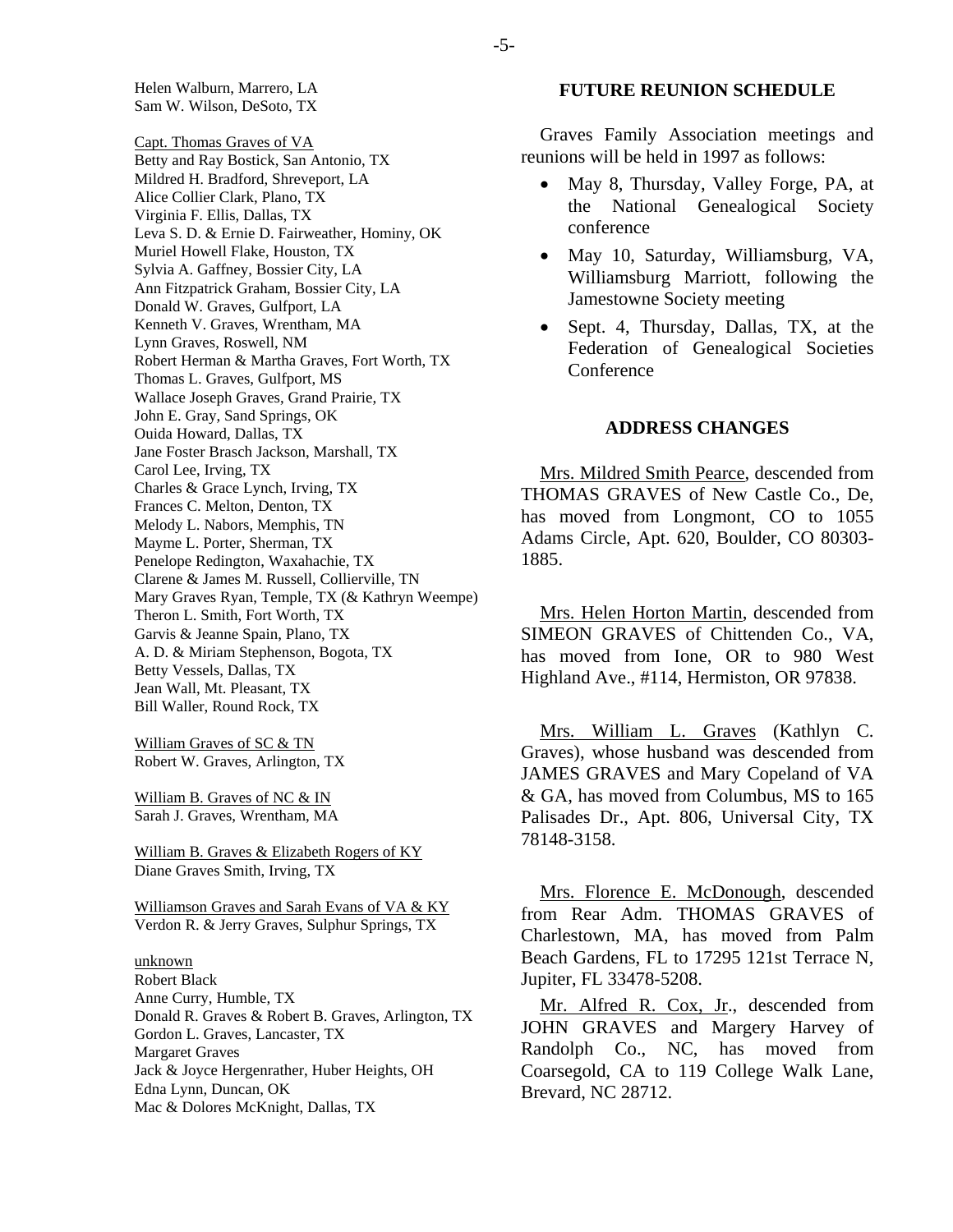Mr. Raymond V. Graves, descended from JAMES W. GRAVES and Melissa K. Ray of SC, MS & AR, has moved from Chico, CA to 4710-C Sussex Ct., SW, Roanoke, VA 24018.

#### **MEMBERSHIP DIRECTORY UPDATES**

*New Members*  BORING, Mr. John W. 3510 West Monacan Dr., Charlottesville, VA 22901- 1030 Ancestry: John Graves (Johann Sebastian Graff)

BRIMAGE, Mrs. Lucille J. 618 North 19th Ave., Durant, OK 74701-3422 Ancestry: Margaret W. Graves and William Morris of GA & AL

BUSBY, Mrs. Bettye Sparks 607 North 2nd St., Paragould, AR 72450 Ancestry: Capt. Thomas Graves of VA, via Francis<sup>2</sup>, Francis<sup>3</sup>, Elizabeth<sup>4</sup> m. Benjamin Higginbotham

DOWLING, Mr. James R. 1722 Ramsgate, Prescott, AZ 86301 Ancestry: John Graves of Concord, MA

GRAVES, Mr. Charles Henry 2001 Avenue O, Anson, TX 79501-6927 Ancestry: Capt. Thomas Graves of VA, via Thomas<sup>2</sup>, William<sup>3</sup>, Edmund<sup>4</sup>, John<sup>5</sup>, Esom<sup>6</sup>, John Parrott<sup>7</sup>, Thadeus C.<sup>8</sup>

GRAVES, Mr. Christopher 21 The Avenue, Colchester, C03 3PA, England Ancestry: James Graves of Cottenham, Cambridgeshire, England

GRAVES, Mr. John W. 96 West Oak St., Basking Ridge, NJ 07920 Ancestry: Alexander Graves of NC & GA

GRAVES, Mr. Ross L. 223 Lexington Ave., San Francisco, CA 94110 Ancestry: Stephen Graves of TX

GRIFFIN, Mrs. Loraine Holmes 9094 Highway 166, Winston, GA 30187 Ancestry: Thomas Graves of Hartford, CT, via #3397

GROSS, Ms. Willie Mae 1488 Goates Road, Troy, TX 76579-3640 Ancestry: Capt. Thomas Graves of VA, via  $John<sup>2</sup>$ , Thomas<sup>3</sup>, John<sup>4</sup>, Thomas<sup>5</sup>, Rice<sup>6</sup>, Thomas<sup>7</sup>, Benjamin Walter<sup>8</sup>

HAGSTROM, Mrs. Mildred C. 1443 Floribunda Ave., #C, Burlingame, CA 94010- 3820 Ancestry: unknown

HENNESSY, Ms. Jocelyn Nurses Home, Port Kembla Hospital, Warrawong, NSW 2502, Australia Ancestry: Abel Graves and Sarah Stanley of Keswick, Cumberland, England

HINKLEY, Mr. James R. 2311 South Zinnia, Mesa, AZ 85208-5222 Ancestry: Gideon Graves and Caroline Scott of VT

HUMISTON, Mrs. Janet McDaniel 2517 Escalon, Clovis, CA 93611 Ancestry: Sarah Ann Graves and Ezra Clark Thornton of OH & KY

JOHNSON, Mrs. Sharon M. 20206 63rd Ave. NE, Seattle, WA 98155 Ancestry: Thomas Graves of Hartford, CT, via #8

KRUSE, Mrs. Katy Hale P.O. Box 236, McGregor, TX 76657 Ancestry: Capt. Thomas Graves of VA, via  $John<sup>2</sup>$ ,  $\text{Ralph}^3$ ,  $\text{Ralph}^4$ , Henry White<sup>5</sup>, Rachel<sup>6</sup> m. Benjamin Hendrick

LAND, Mrs. Rita The Studio, Old Compton Lane, Farnham, Surrey GU9 8EH, England Ancestry: James Graves of London, England

LENTZ, Mrs. Margaret M. 2141 Cloward Way, Bremerton, WA 98312 Ancestry: Thomas Graves of Hartford, CT

MANNING, Mrs. Barbara Lee Edmisten 713 South Main St., Greenville, MS 38701-5869 Ancestry: Capt. Thomas Graves of VA, via Francis<sup>2</sup>, John<sup>3</sup>, Jane<sup>4</sup> m. John Coffey

MIDDLETON, Mrs. Janice S. 1140 Smyrna Rd., Hazlehurst, MS 39083-9047 Ancestry: James Graves and Mary Copeland of VA & GA MOORE, Mrs. Lois Graves 512 South Main, Dayton, TX 77535 Ancestry: Josiah Graves of MA

PORTER, Mr. William J., Jr. 8 Ponders End, Laguna Niguel, CA 92677-4129 Ancestry: Capt. Thomas Graves of VA, via Ann<sup>2</sup> m. William Cotton, Verlinda Cotton<sup>3</sup>, Elizabeth Burdett<sup>4</sup>

PRICE, Mrs. Donna D.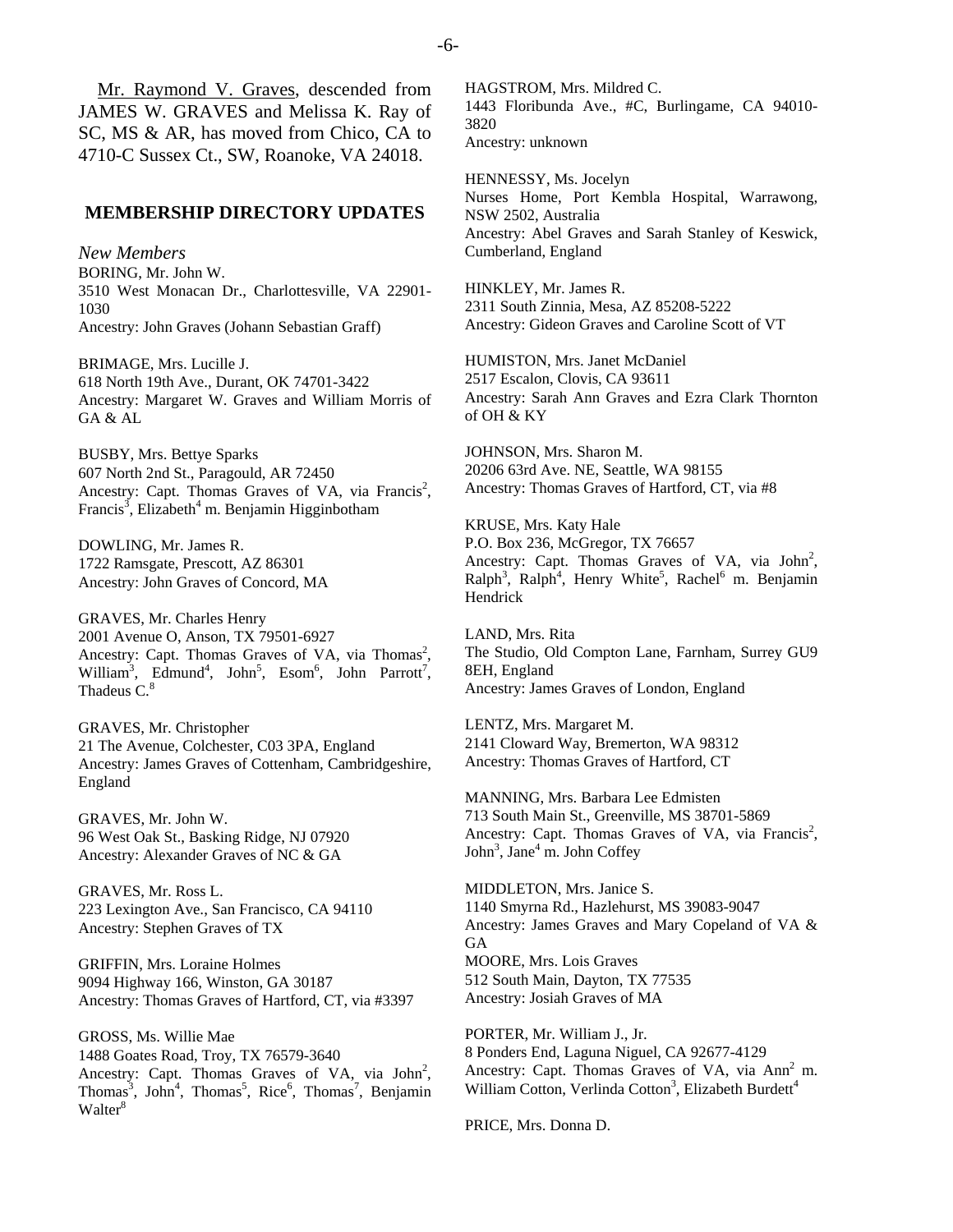1715 West Park Drive, Florence, OR 97439 Ancestry: Capt. Thomas Graves of VA, via  $John<sup>2</sup>$ , Thomas<sup>3</sup>, John<sup>4</sup>, John<sup>5</sup>, Thomas<sup>6</sup>, William Thomas<sup>7</sup>, Uriah Noah<sup>8</sup>

REITZ, Mr. H. Wesley 1828 Walnut Grove Dr., State College, PA 16801 Ancestry: Thomas Graves of New Castle Co., DE

RIPLEY, David & Donna 485 Napier St., Collingwood, Ontario L9Y 3T8, Canada Ancestry: Richard Graves of Eastrington & Broomfleet, Yorkshire, England

SOWELL, Mrs. Marjorie Louise Graves 5201 Creekwood, Durant, OK 74701 Ancestry: Capt. Thomas Graves of VA, via Thomas<sup>2</sup>, William<sup>3</sup>, Edmund<sup>4</sup>, John<sup>5</sup>, Esom<sup>6</sup>, John Parrott<sup>7</sup>, Thadeus C.<sup>8</sup>

SPIRES, Mr. Thomas Lloyd 14371 Hansel Ave., Truckee, CA 96161 Ancestry: Thomas Graves of Hartford, CT, via #609

THOMAS, Miss Sandra Ann

P.O. Box 6906, Delray Beach, FL 33482-6906 Ancestry: Capt. Thomas Graves of VA, via Katherine<sup>2</sup> m. Thomas Sprigg, Thomas Sprigg<sup>3</sup>, Elizabeth Sprigg<sup>4</sup>

## **QUESTIONS AND INFORMATION**

#### *MISCELLANEOUS GRAVES FAMILIES*

Mr. Joe Robertson, 827 Wirt St., Apt. 4, Paragould, AR 72450, is searching for information on his ancestor, JOHN C. GRAVES, born about 1820 in NC, m. Mary A. ------. Mary was born about 1820 in KY.

Their children (from the 1850, 1860 and 1870 censuses for Decatur Co., TN), all born in TN, were: Harriet, b.c. 1846; Saphronia, b.c. 1848, m. ------ Thompson; Rufus L., b.c. 1851; Frances M., b.c. 1856; Martha T., b.c. 1860; George W., b.c. 1863; Nancy, b.c. 1866; Margaret A., b.c. 1869. It appears that Mary may have died before 1860, since she does not appear in the next 2 censuses, and is replaced by Terissa (Teresa?), b.c. 1835, TN.

Living with them in 1850 are Samuel Phillips, age 56, b. NC, laborer, and Nancy Phillips, age 13, b. TN. In 1860 and 1870, members of the Renfro/Renfrow family were living with them.

Other Graves families listed in the 1870 Decatur Co., TN census were the following:

GRAVES, Archibal, 40, Saphronie C., 39, James M., 17, George W., 17, Mary A., 11, Archibald J., 10, John L., 5, and Jessie M., 1.

GRAVES, Elizabeth, 55, Martha A., 30, George W., 26, Margaret B., 17.

GRAVES, William, 33, Nancy C., 31, John F., 12, Robus V., 11, Martha E., 9, Bolan, 7, Anna D., 4, and Mary J., 8/12.

Are any of these other families related?

Mrs. Helen L. Clark, 5210 South 800 East 92, Fort Wayne, IN 46818-9202, is anxious to learn more about her great-grandmother, Lydia Ann Graves who married John Wraight. Almost all of her part of the Graves family lived in Whitley Co., IN.

A partial genealogy of the family, descended from HENRY GRAVES, follows.

#### GENERATION 1

Henry Graves (1) was born in 1824. He married Elmina ------. She was born in 1848.

## Children - Graves

- 2. Laura Graves, b. 1860.
- +3. Lydia Ann Graves, b. 1866, m. John Wraight, 17 Feb. 1882.
	- 4. Cassie M. Graves, b. 1867.
	- 5. William Harvey Graves, b. 1871.
	- 6. Alina Graves, b. 1875.

## GENERATION 2

Lydia Ann Graves (3) was born in 1866. She married John Wraight on 17 Feb. 1882. Prior to her marriage, she had one daughter by Philip Miller.

Children - Miller

+7. Retta Bell Miller, b. 4 Feb. 1879, m. Harley Ferrell, 30 May 1895. Children - Wraight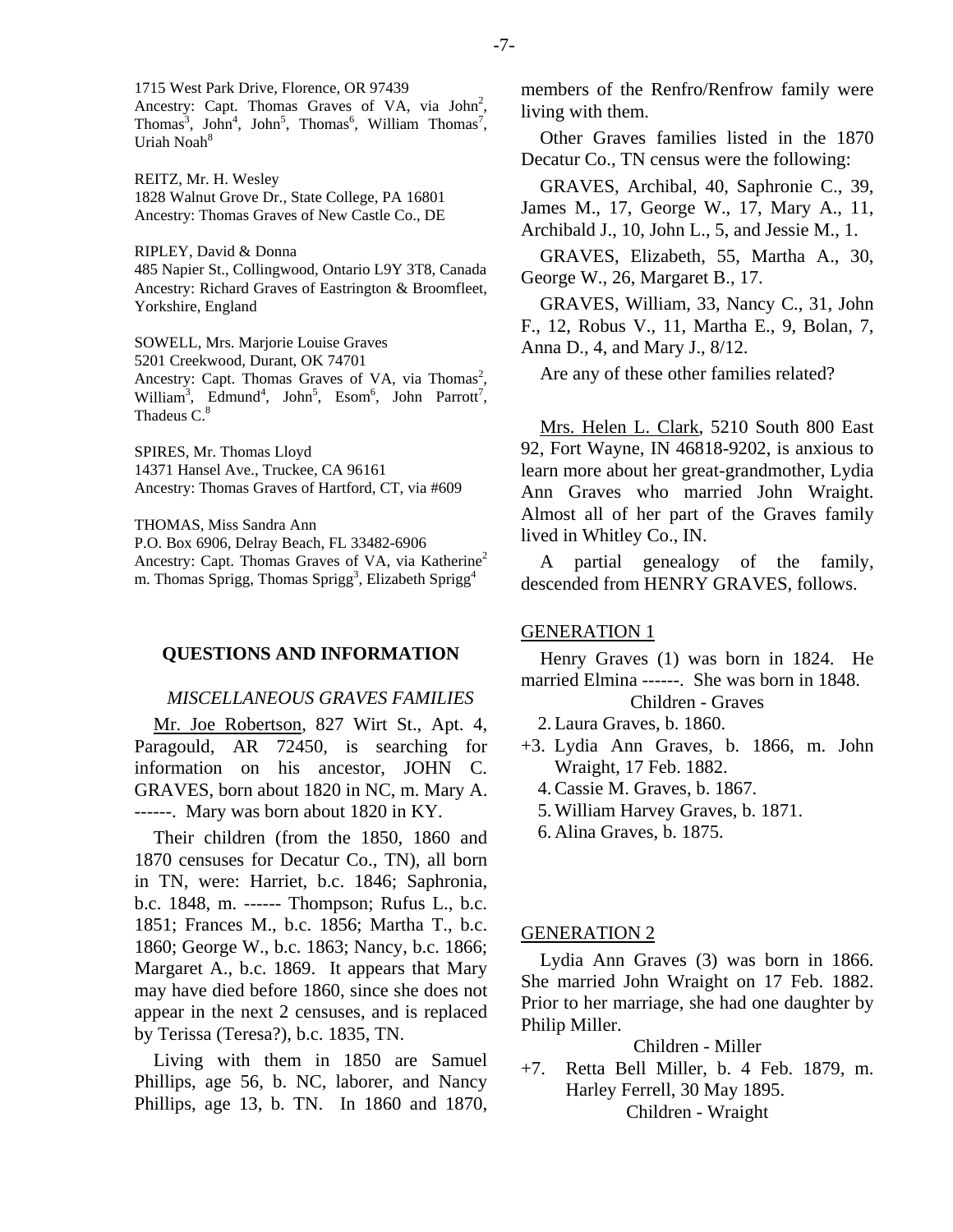- 8. Alfred Wraight
- 9. Frank Wraight
- 10. Vern Wraight
- 11. Walter Wraight
- 12. Charley Wraight

#### GENERATION 3

Retta Bell Miller (7) was born 4 Feb. 1879. She married Harley Ferrell on 30 May 1895. He was born 25 April 1876.

#### Children - Ferrell

- 13. Myron Ferrell, b. 21 Sept. 1889 (?).
- 14. Joseph Ferrell, b. 1 March 1897.
- 15. Melvin Ferrell, b. 21 May 1901.
- 16. Erma Irene Ferrell, b. 21 Feb. 1903, m. Paul Hiler Shroyer, 9 Feb. 1924. Parents of Helen Clark.
- 17. Chella Leona Ferrell, b. 13 April 1914.

(ED. NOTE: Some of the descendants of JOHN GRAVES of Frederick Co., VA lived in Whitley Co., IN, and there were also marriages in that family with the Wright family.)

Mrs. Anne M. Bargelski, 679 Glendale Dr., Abilene, TX 79603, is looking for information on the family and ancestry of her grandfather WINFIELD SCOTT GRAVES who married Maria Stoller on 19 April 1888. He died 26 April 1937 in NE. A cousin was Joe Graves in Palisade, NE. Maria was born 2 Jan. 1866 in Thun, Switzerland, lived in IL and IN, and moved to Nebraska in 1886.

Their children were: (1) Ansel Edward Graves, b. 28 May 1893, (2) Elgin C. Graves, last known to have been in the state hospital in NE, (3) Gertrude Graves, m. Chester Sailors, (4) Mildred Graves, m. Charles Ward, had a son Vernon Ward who attended Nebraska Wesleyan and Columbia Univ., and was in the U.S. Navy, (5) Esther Graves, m. ------ Stiles, (6) Ruth Graves, m. William Hisel, d. early 1950's, (7) Goldie Graves, twin of Gertrude, d. 12 Nov. 1907.

Ms. Barbara Jemmett, 4721 Eagle St., Anchorage, AK 99503, is looking for information on her ancestor and the earlier ancestry. ELIZABETH GRAVES, b.c. 1774, married Asa Sawtell, b. 1770. She has been told that the Graves and Sawtells came from Tennessee.

## *GRAVES FAMILIES OF THE BRITISH ISLES*

Mrs. Mary M. Andrews, 1404 Greenwich St., Manteca, CA 95336, would like to learn more about her ancestors, JOSIAH GRAVES and Sarah ------, and the earlier ancestry of Josiah. He was probably born about 1770- 1775. They lived in London, England. A partial genealogy of the first several generations follows.

# DESCENDANTS OF JOSIAH GRAVES AND SARAH ------ OF LONDON, ENGLAND

#### GENERATION 1

Josiah Graves (1) married Sarah ------. All their children were baptized at Saint Luke Old Street, Finsbury, London, England, according to the IGI.

## Children - Graves

- +2. Jane Hannah Graves, b.c. 1795, m. James Parkhurst, 4 July 1822.
	- 2a. Mary Graves, b.c. 1795, bapt. Jan. 1795.
	- 3. Josiah Graves, bapt. 21 Jan. 1795.
	- 3a. Ann Graves, bapt. 22 Jan. 1800.
	- 3b. Sarah Graves, bapt. 18 Jan. 1804.

#### GENERATION 2

Jane Hannah Graves (2), perhaps called Hannah, was born about 1795 in the London, England area, was baptized in Jan. 1795 at Saint Luke Old Street, Finsbury, London, England, and died in England. She married James Parkhurst on 4 July 1822 in Shoreditch (next to Finsbury), London. He was born 28 Aug. 1796 in Holborn, London, England, and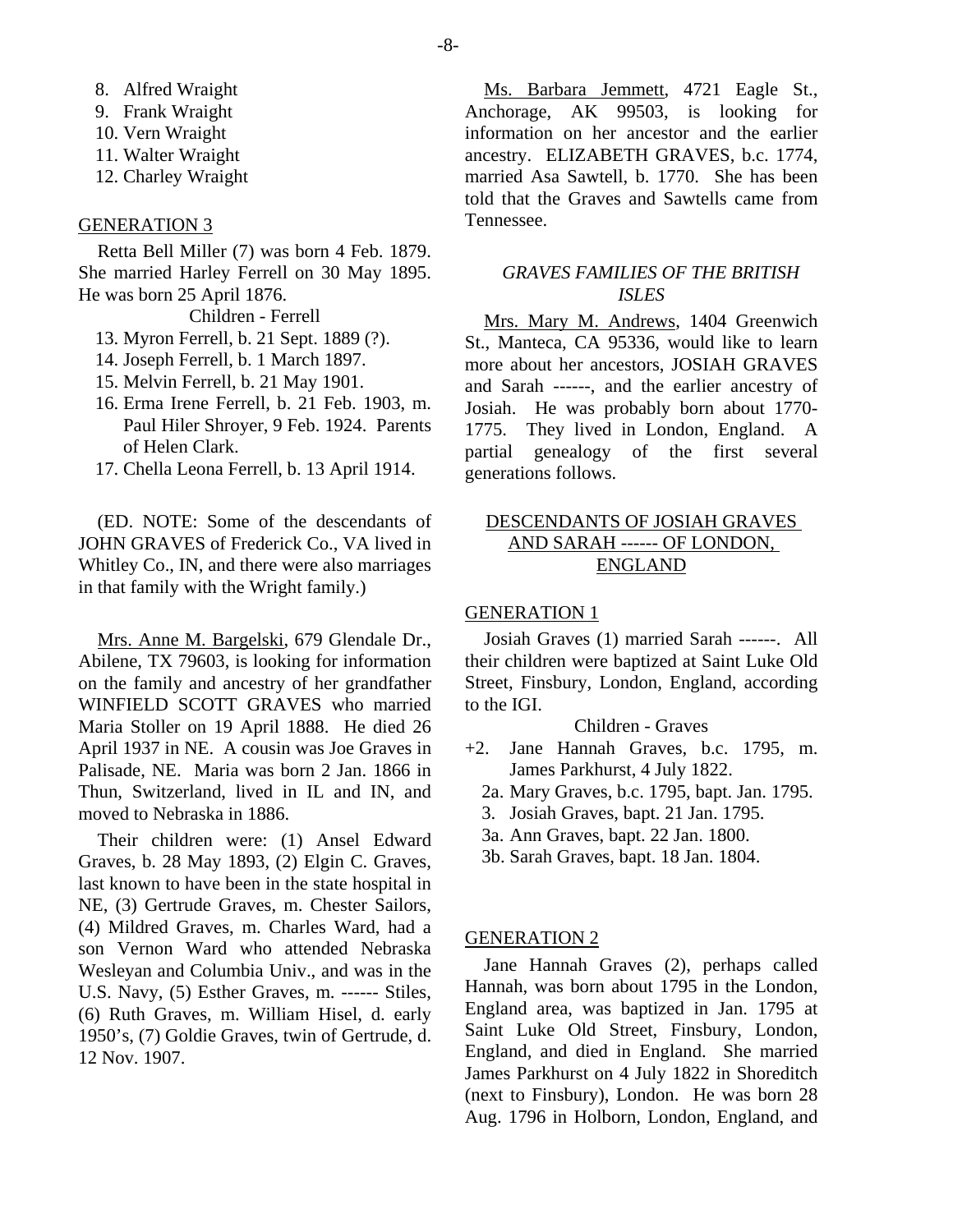died in England. Their 3 children all moved to the U.S. as adults and settled in the New York City area about 1850. Many of the descendants still live in that area.

Children - Parkhurst

4. James Parkhurst, b.c. 1824.

- +5. Jane Parkhurst, b.c. 1827, m. Thomas Ward, d. 1881.
- +6. Sarah Hannah Parkhurst, b. 1 Dec. 1832, m. William Dickinson, d. 3 April 1915.

#### GENERATION 3

Jane Parkhurst (5) was born about 1827 in London, England, and died in 1881. She married Thomas ("Tom") Ward.

Children - Ward

7. Thomas Ward, b. 1851, d. 1893.

+8. Charles Ward, b. 1857, m. ------.

Sarah Hannah Parkhurst (6) was born 1 Dec. 1832 in London, England, and died 3 April 1915 in Brooklyn, NY. She married William Dickinson. He was born in 1830 in Dublin, Ireland (?), and died 9 Feb. 1908 in Brooklyn, NY.

#### Children - Dickinson

- +9. William Dickinson, b. 1856, m. Barbara ------, d. 1910.
	- 10. Alfred Dickinson, b. 1859, d. 1880.
	- 11. Frank Dickinson, b. 1860, d. 1916.
	- 12. George Dickinson, b. 1862, d. 1864.
	- 13. Jennie E. Dickinson, b. 1869, m. Harry W. Furnald, d. 1940. He was b. 1866, d. 1939.
- +14. Charles Parkhurst Dickinson, b. Sept. 1872, m. Elizabeth Brann, d. April 1945.

#### GENERATION 4

Charles Ward (8) was born in 1857. He married ------.

Children - Ward

- 15. James Ward, b. 1886.
- 16. Thomas Ward, b. 1891.

William Dickinson (9) was born in 1856 and died in 1910. He married Barbara ------. She was born in 1857 and died in 1905.

#### Children - Dickinson

- 17. Charlotte Dickinson
- 18. Irene Dickinson
- 19. John Dickinson
- 20. Charles Dickinson
- +21. William Dickinson, b. 1879, m(1) Margaret ------, m(2) Anna Miller, d. 1936.
	- 22. Elizabeth (or Lydia) Dickinson, b. 1881, d. 1960.
	- 23. Frank A. Dickinson, b. 1882, d. 1891.
	- 24. George Dickinson, b. 1884, d. 1886.
	- 25. Florence Dickinson, b. 1888, d. 1889.
	- 26. Henry A. Dickinson, b. 1897, d. 1897.
	- 27. Anna B. Dickinson, b. 1900, m. Edward McCloskey, d. 1948.

Charles Parkhurst Dickinson (14) was born in Sept. 1872 in Brooklyn, NY, and died in April 1945 in Passaic, NJ. He married Elizabeth Brann. She was born 12 Sept. 1867 in Warren, PA, and died 7 June 1952 in Passaic, NJ, daughter of George Brann and Margaret Ann Barry.

Children - Dickinson

- +28. Grace M. Dickinson, b. 27 Nov. 1900, m. Orlin Wry, d. May 1985.
- +29. Francis Joseph Dickinson, b. Feb. 1906, m(1) Marian Elizabeth Dunn, m(2) Claire Stevenson, d. 1985.
- +30. Margaret Sarah Dickinson, b. 17 Nov. 1907, m. Samuel Edward Mulloy.
- +31. James Brann Dickinson, b. 1 Nov. 1912, m. Toni Byes.

Mrs. W. T. C. Hawkes, Spindle House, Mill Lane, East Coker, Yeovil, Somerset BA22 9LE, England, would like to learn more about her Greaves ancestry. A partial genealogy of her part of the family follows.

# DESCENDANTS OF THE PARENTS OF JOHN GREAVES OF ST. ALBANS, HERTS, ENGLAND

## GENERATION 1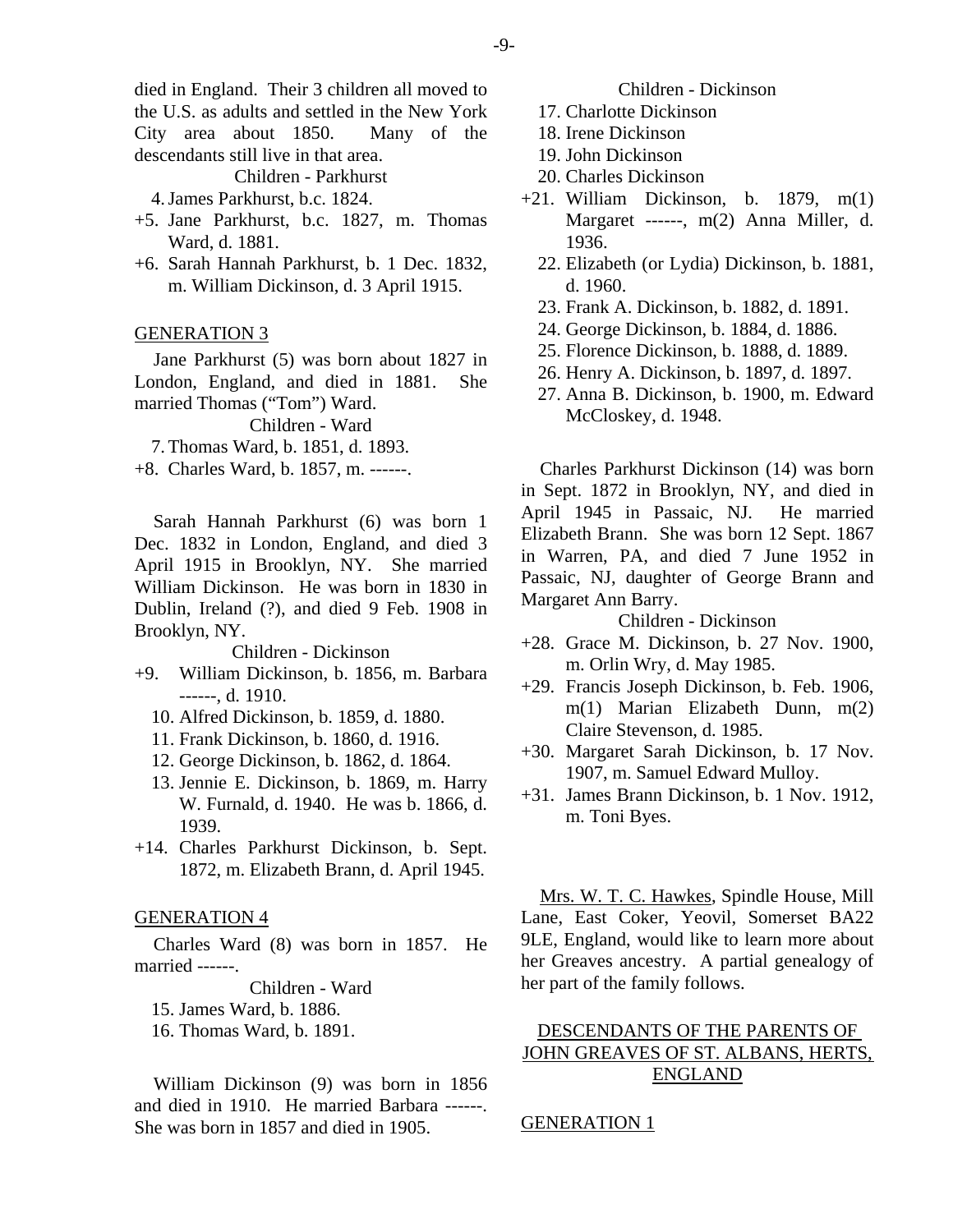The unknown parents had at least the two children listed below. Their son, Joseph, was a miller in St. Albans, Herts, England. (R-1)

Children - Greaves

+1. John Greaves, b.c. 1740, m. Sarah Lindon. 2. Joseph Greaves

## GENERATION 2

John Greaves (1) may have been born about 1740. He married Sarah Lindon. Joseph is his only known brother, and William is almost certainly his son.

Children - Greaves

+3. William Greaves, b.c. 1769, m. Margaret ------.

## GENERATION 3

William Greaves (3) was born about 1769. He married Margaret ------. Looking at the wills of William and his son Jesse, it is apparent that they had roots and property in St. Albans, Herts, and in other places in Herts and Cambs, as well as in London. He was a carpenter.

Both of the first 2 children listed below were baptized in Mile End, Middlesex, and all 3 were baptized in Stepney, Middlesex (now part of London).

Children - Greaves

- 4. William Bowker Greaves, b. 1808, bapt. 1816.
- 5. Mary Siddon Greaves, b. 1810, bapt. 1816.
- +6. John Jesse Greaves, b.c. 1818, m. Emma Tracey.

## GENERATION 4

John Jesse Greaves (6), perhaps called Jesse, was probably born no later than 1818, and was baptized in 1828 in Stepney, Middlesex (now part of London). He married Emma Tracey.

Children - Greaves

 7. Harry Siddon Greaves, b. 1841 (Shoreditch, London). An architect and surveyor, he is reported to have emigrated to South Africa and designed the Houses of Parliament in Capetown. Many of his descendants supposedly live there now.

 8. Frances Greaves, b. 1842 (Marylebone, Middlesex), m. ------ Turner. Ggrandparents of Wendy Hawkes.

Mrs. Pauline Anne Graves, Post Office, Witchcliffe, Western Australia 6286, Australia, has contributed much of the information for the following genealogy. Some of it has also come from Miss Sandra A. Thompson, 1 Harrison Place, Lincoln, Lincolnshire LN1 3HG, England, and Mrs. Daphne J. Croad, 322 Musters Road, West Bridgford, Nottingham NG2 7DF, England.

This is also the ancestral family of Mr. David Perry, 35 Williams Orchard, Highnam, Gloucestershire GL2 8EL, England. In his query on p. 35, 1996 GFNL, it was mentioned that the following genealogy would be in the next issue. The first 6 generations are included here. More information is needed.

Pauline Graves also wrote: "My father-inlaw, Tom, had a cousin Robert Graves (married to Norma ------) who moved to Canada to live. Robert was son of Robert Griffin Graves (#69 in the genealogy). They lived in Chapel Street, Coburg, but Robert has since passed away." She found the address of Robert's son Robert and wrote, but got no reply. The address is: Robert Graves, 104 Bedford Rd., Baie Durfer, Quebec H9X 2Z9, Canada. Can anyone help her learn more about this branch of the family?

# DESCENDANTS OF ROBERT GRAVES AND ELIZABETH ------ OF LINCOLNSHIRE, ENGLAND

## GENERATION 1

Robert Graves (1) married Elizabeth ------. He was a farmer and lived in Walcott (near Billinghay), Lincolnshire, England. He left a will, and was buried 24 Jan. 1756. Elizabeth left a will, and was buried 28 April 1759.

Children - Graves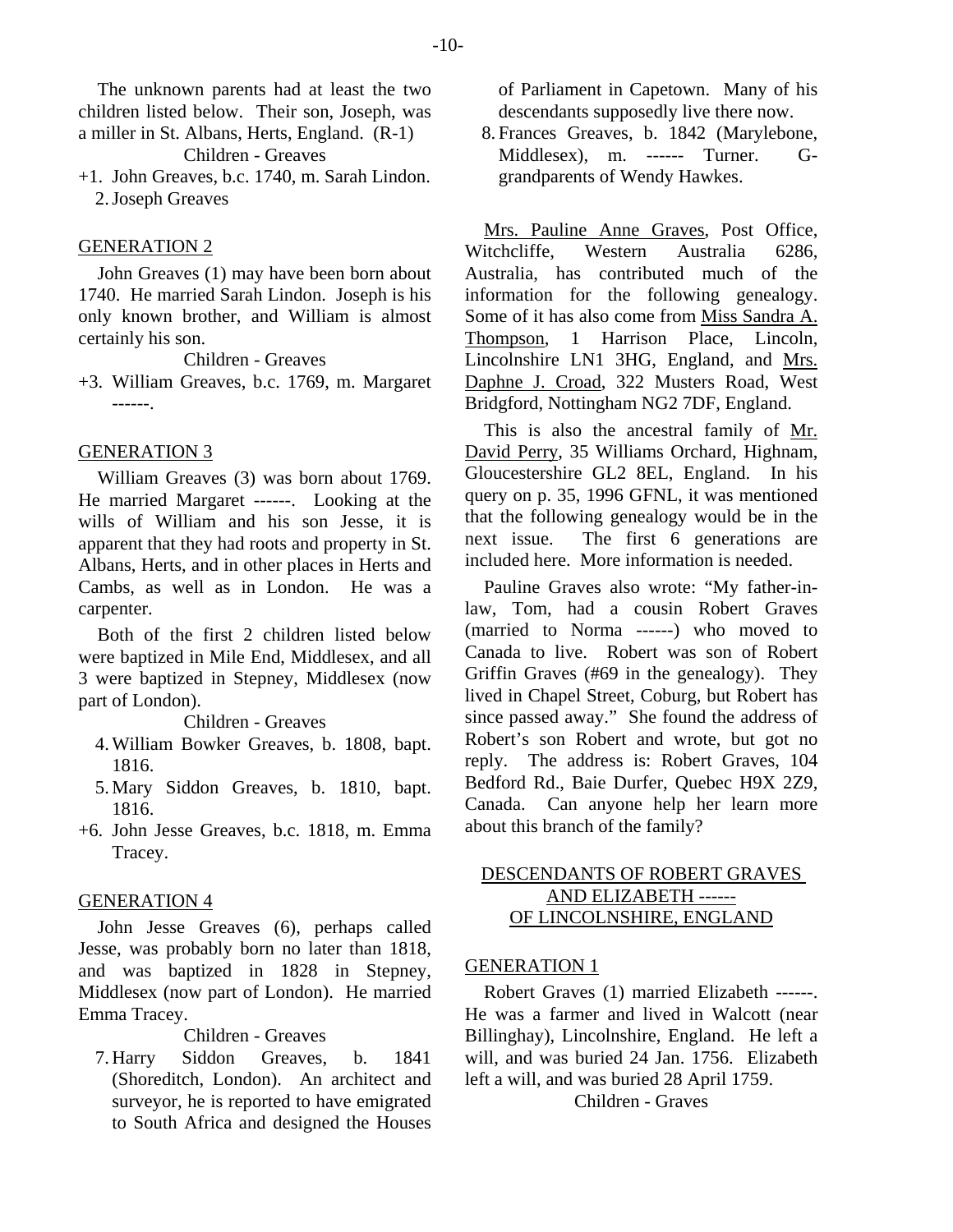- +2. John Graves, bapt. 12 Jan. 1726, m. Anne ------, 1755, d. 1756.
- +3. William Graves, bapt. 4 April 1728, m. Elizabeth Bailey, 1748, d. 1783.
- +4. Robert Graves, m. Mary ------, d. 1756.

#### GENERATION 2

John Graves (2) was baptized 12 Jan. 1726. He married Anne ------ (possibly Smith) in 1755 in Gosberton, Lincolnshire. He was a farmer, of Walcott, Lincs. He left a will, and was buried 28 (May?) 1756. Anne was living in 1756, and was pregnant at that time.

## Children - Graves

 5. child, b. 1756. This may have been John Graves, bapt. 1756 in Coningsby, Lincs.

William Graves (3) was baptized 4 April 1728. He married Elizabeth Bailey in 1748. He was a farmer. She died in 1777, and was buried 19 Nov. 1777. He left a will, died in 1783, and was buried 27 May 1783. They lived in Walcott (or Billinghay), Lincolnshire, England.

Children - Graves

- 6. Sarah Graves, b. 1751, bapt. 4 Nov. 1751, m. William Wright, 1779.
- 7. Martha Graves, b. 1753, bapt. 5 Aug. 1753, m. Charles Toynby, 29 Feb. 1784.
- 8. John Graves, b. 1755, bapt. 16 Nov. 1755, d. 1756. Bur. 26 Feb. 1756.
- +9. Robert Graves, b. 1757, m. Elizabeth Gadsby, 8 July 1783.
	- 10. William Graves, b. 1759, bapt. 27 May 1759. Living 1782.
	- 11. John Graves, b. 1760, bapt. 23 Sept. 1761 (or 1760), d. 1761. Bur. 1 (or 5) Oct. 1761.
	- 12. John Graves, b. 1762, bapt. 9 Nov. 1762. Not mentioned in father's will.
	- 13. Henry Graves, bapt. 21 Sept. 1768. Living in 1782, under 18.

Robert Graves (4) married Mary ------. He was a farmer, of Walcott. He left a will, and was buried 29 April 1756. Mary was living in

1756. She probably secondly married William Page in 1756.

Children - Graves

- 14. Robert Graves, bapt. 1749, bur. 20 March 1752 (as a child).
- +15. John Graves, bapt. 2 May 1751, m. Elizabeth Taylor, 21 June 1774, d. 1783.
	- 16. Mary Graves, bapt. 10 June 1753. Living in 1756 and 1758.
	- 17. Robert Graves, bapt. 12 Oct. 1755. Living in 1756 and 1758.

## GENERATION 3

Robert Graves (9) was born in 1757, was baptized 28 Feb. 1757, and was living in 1782. He married Elizabeth Gadsby, a widow, on 8 July 1783 in Billinghay, Lincolnshire. Her maiden name was Odis. Both their children were married in Billinghay.

Children - Graves

- 18. Robert Graves, b. 1775 (or 1785?), bapt. 9 June 1785 (?), m. Elizabeth Flatters, 15 Jan. 1822. According to R-2, he married Hannah Bailey in 1805. Could he have had 2 marriages.
- +19. William Graves, b. 1776 (or 1786?), m. Sarah Greesham (or Gresham?), 14 Aug. 1810.

John Graves (15) was baptized 2 May 1751, and was living in 1756 and 1758, and was probably buried 20 June 1783. He was a labourer. He married Elizabeth Taylor on 21 June 1774. She was probably baptized in 1752 and probably secondly married Thomas Hilton in 1786.

#### Children - Graves

- +20. John Graves, bapt. 25 June 1775, m. Elizabeth ------, d. 20 April 1828.
- +21. Robert Graves, bapt. 3 April 1777, m. Mary Dickinson, 24 Feb. 1807, d. 5 June 1836.
	- 22. Elizabeth Graves, bapt. 30 March 1779, m. Francis Thorpe (possibly), 1797 (Great Hale, Lincs.). Had children. Elizabeth Mager, probably b.c. 1734, bur. 14 Nov. 1818 at age 82, m(1) Robert Thorpe, 1763, m(2) John Graves,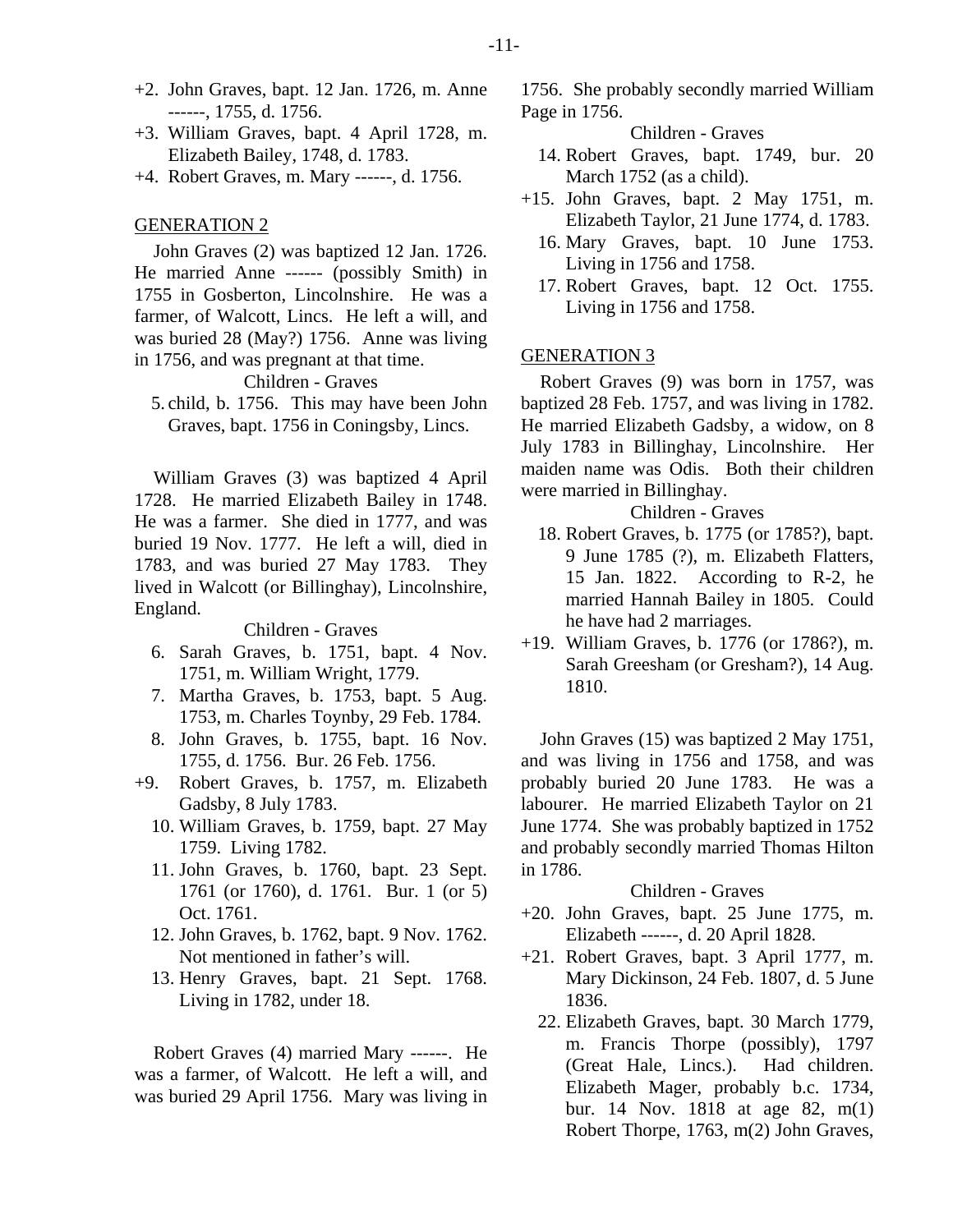Sr., 1783. John was bur. 7 Oct. 1823 at age 80. Elizabeth and Robert had son Francis Thorpe, b. 1770, who may have been the one who married Elizabeth Graves. Elizabeth and Francis had dau. Jane Thorpe, b. 1799, living in 1821, mentioned in the will of John Graves who d. 1823.

+23. William Graves, bapt. 23 Sept. 1781, m. Martha Trigg, 1804.

## GENERATION 4

William Graves (19) was born in 1776 (or 1786?), and was baptized 2 July 1786. He married Sarah Greesham on 14 Aug. 1810 in Billinghay, Lincolnshire.

Children - Graves

- +24. Ann Graves, bapt. 1816, m. Matthew Curtis, 1842.
	- 25. John Graves, bapt. 22 Aug. 1822. John is mentioned in Matthew Curtis's will in 1853.

John Graves (20) was baptized 25 June 1775, died 20 April 1828, and was buried 23 Aug. 1828 (was there really 4 months between death and burial?), at age 55 (making his birth about 1773). He was a farmer of Heckington, Lincolnshire. He left a will (?). He married Elizabeth ------. She was living in 1828. She secondly married John Newton, widower, in 1832.

Children - Graves

- 26. William Graves, bapt. 9 Oct. 1800, m. Ann Footit, 1823.
- 27. Sarah Graves, bapt. 14 May 1803, bur. 26 Jan. 1803 (could this be 1804?).
- +28. Catherine Graves, bapt. 25 Jan. 1805, m. William King, 1825.
	- 29. John Graves, bapt. 29 March 1807, bur. 11 May 1807.
	- 30. Robert Graves, bapt. 8 July 1810, d. 1886. Death certificate and will.
- +31. Elizabeth Graves, m. James Craven, 1822.
	- 32. John Graves, bapt. 7 July 1814, bur. 4 March 1828.

 33. Sarah Graves, b. 1818, living in 1828 (under 21).

Robert Graves (21) was baptized 3 April 1777, died 5 June 1836, and was buried 8 June 1836. He was a farmer of Bloxholme, Lincs., and left a will. He married Mary Dickinson on 24 Feb. 1807. She was born 1768, died 25 June 1850, and was buried 28 June 1850. She had first married John Hubbard and had children by that marriage. She left a will, and was a widow at that time. All children listed below were baptized at Bloxholme.

Children - Graves

- 34. John Graves, bapt. 26 Sept. 1807, bur. 31 May 1808.
- +35. Robert Graves, bapt. 10 Aug. 1809, m. Mary Cartwright, 1 Oct. 1835, d. 23 Jan. 1886.
	- 36. Sarah Graves, bapt. 22 Nov. 1812, never married, bur. 5 July 1858.

William Graves (23) was baptized 23 Sept.

1781. He married Martha Trigg in 1804 in

- Helpfingham, Lincs. She was born in 1775. Children - Graves
	- 37. Ann Graves, bapt. 11 Aug. 1805, m. James Rimmington, 1829.
	- 38. Elizabeth Graves, bapt. 23 Aug. 1807, bur. 24 June 1810.
	- 39. William Graves, bapt. 3 Dec. 1809.

## GENERATION 5

Ann Graves (24) was baptized in 1816 in Billinghay, Lincolnshire, England. She married Matthew Curtis in 1842 in Lincoln St. Marks. He was baptized in 1800, died 11 Oct. 1853, living a will, and was buried in 1853. According to the 1851 census, Matthew was 14 years older than Ann. They had several of their children before their marriage in 1842 marriage. Earlier baptism for children of marriage furnished (?) them in Metheringham, Linc. once they "became respectable." (This sentence couldn't be completely read, so is not quite right.) Ann was his servant. He farmed 160 acres in 1851. Throughout their lives the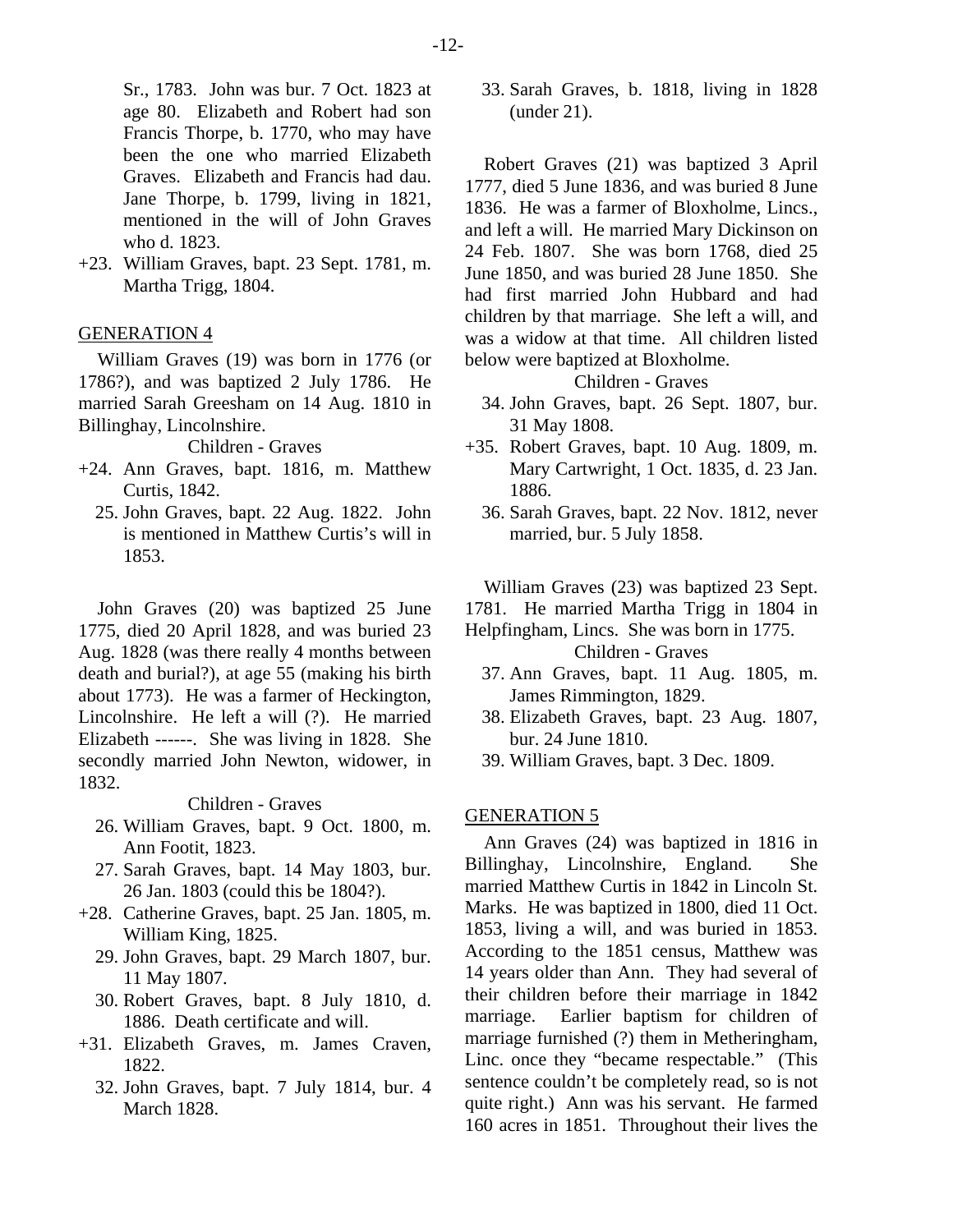Matthew Curtis was the second of 6 children of Matthew Curtis and Mary Gresham (nee King).

#### Children - Curtis/Graves

- +40. Matthew Curtis-Graves, bapt. 1836, m. Elizabeth ------, d. 1901.
	- 41. Mary Jane Curtis-Graves, b.c. 1841 (age 10 in 1851 census).
	- 42. Ann Curtis-Graves. b.c. 1842 (9 in 1851 census).
	- 43. William Curtis-Graves, bapt. 1843.
	- 44. Sophia Curtis-Graves, b.c. 1846 (5 in 1851 census).
	- 45. Rachel Curtis-Graves, bapt. 1847. A cripple.
	- 46. John Curtis-Graves, bapt. 1849.

Catherine Graves (28) was baptized 25 Jan. 1805. She married William King in 1825. Children - King

47. Elizabeth King, living in 1828.

Elizabeth Graves (31) married James Craven in 1822. She was living in 1828. Children - Craven 48. James Craven, living in 1828.

Robert Graves (35) was baptized 10 Aug. 1809, died 23 Jan. 1886, and was buried 26 Jan. 1886. He was of Lincoln, Lincs. He married Mary Cartwright on 1 Oct. 1835. She was born in 1812, died 25 Nov. 1878, and was buried 28 Nov. 1878.

#### Children - Graves

- +49. John Cartwright Graves, bapt. 21 July 1837, m. Bridgett Louisa Gambles, 16 March 1875.
- +50. Robert Graves, b. 19 Jan. 1840, m. Emma Griffin, 27 Feb. 1867, d. 10 April 1879.
	- 51. James Graves, bapt. 1 Oct. 1843, d. 27 May 1868, bur. 30 May 1868.
	- 52. Mary Elizabeth Graves, bapt. 16 Oct. 1848, bur. 15 April 1855.
- 53. William Thomas Cartwright (?) Graves, bapt. 21 Oct. 1849, living in 1851 and 1861, d. 1941 (Bakewell, Yorks.). Bur. Manchester.
- 54. Sarah Jane Graves, bapt. 18 July 1851, bur. 15 April 1855.
- 55. Henry Edward (Griffin?) Graves, bapt. 26 Sept. 1855. Living in 1861.
- 56. Sarah Graves, b. 5 July 1858, d. 14 April 1886.

## GENERATION 6

Matthew Curtis Graves (40) was born in 1836, was baptized in 1836 at Lincoln St. Mark, and died in 1901 in Nottingham, Nottinghamshire. He married Elizabeth ------. Their children were sometimes known as Curtis-Graves, and sometimes as Graves or Curtis.

Children - Curtis/Graves

- +57. Emma Graves, b. 1858.
	- 58. Joseph Matthew Graves, bapt. 1859.
	- 59. Mary Jane Graves, b.c. 1861 (10 in 1871 census).
	- 60. Mary Ann Graves, b.c. 1863 (8 in 1871 census), bapt. 1863.
	- 61. Louisa Graves, b.c. 1864 (7 in 1871 census), bapt. 1863.
	- 62. Elizabeth Graves, bapt. 1865.
	- 63. John Graves, bapt. 1867.
	- 64. Harriet Graves, bapt. 1868.
	- 65. George William Graves, bapt. 1870, d. 1881.
	- 66. Rose Anne Graves, bapt. 1871, m. William Summer, 1890.
	- 67. Susanna Graves, bapt. 1873.
	- 68. James Fred Graves, bapt. 1877.

John Cartwright Graves (49) was baptized 21 July 1837. He married Bridgett Louisa Gambles on 16 March 1875. Mrs. Croad has a beautiful silver teapot given to Bridgett as a wedding present. It is inscribed: "Presented by the Rev. J. W. King to Bridgett Louisa Gambles on her marriage to John Cartwright Graves March 16th 1875."

Children - Graves 68a. Samuel Graves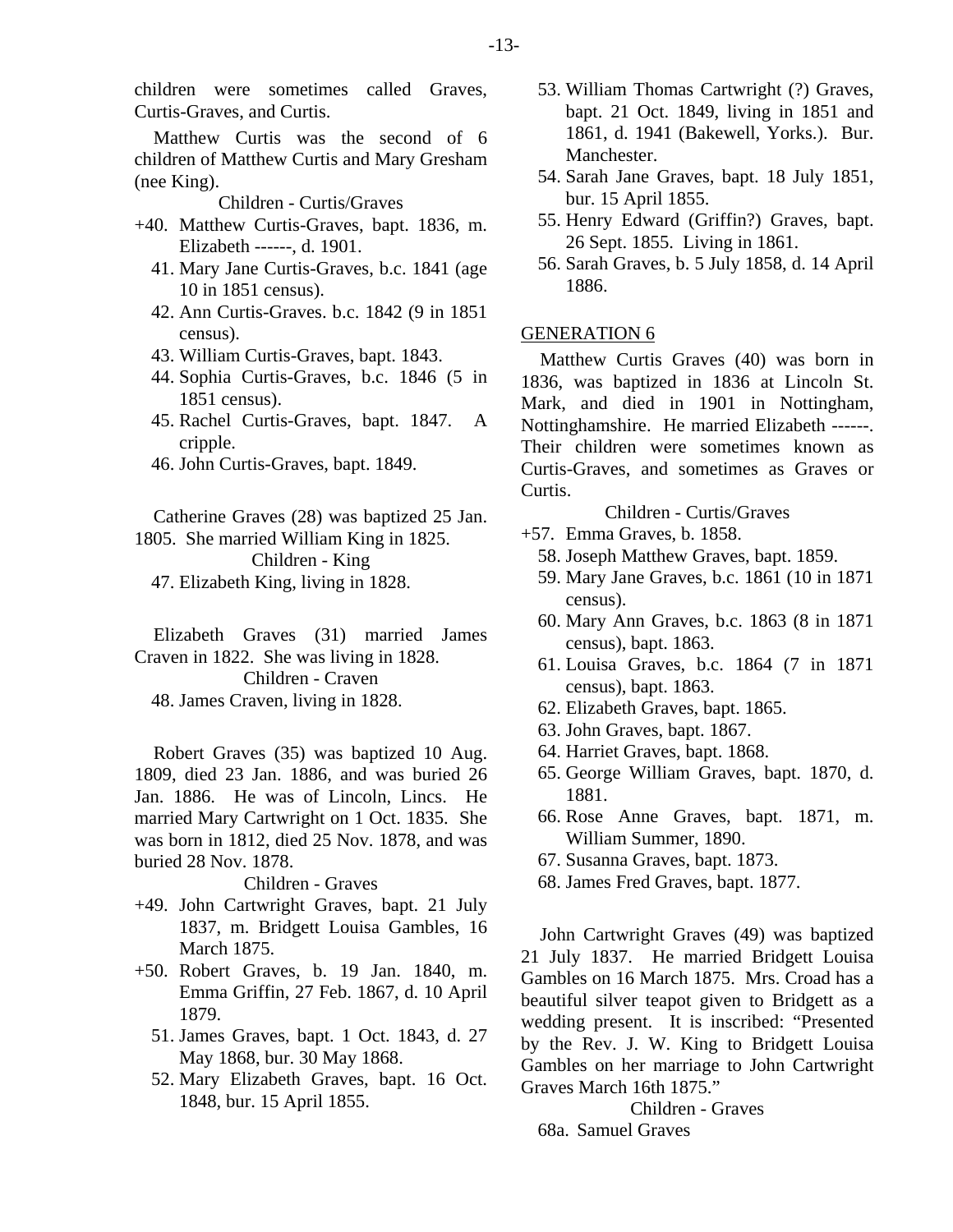Robert Graves (50) was born 19 Jan. 1840m was baptized 26 Jan. 1840, died 10 April 1879, and was buried 12 April 1879. He married Emma Griffin on 27 Feb. 1867. She was born 2 Dec. 1845 and died 20 Jan. 1914. She left a will, and was a widow at that time. At least their last 6 children were born in Linwood, Lincolnshire.

#### Children - Graves

- 69. Robert Griffin Graves, b. 1867-68, living in 1871. Not found in the 1881 census.
- 70. Mary Emma Graves, b. 1868, m. Charles R. Overton. Living in 1871, 1881, 1891.
- 71. Elizabeth Ann Graves, b. 1870, d. 16 June 1885.
- +72. Ephraim Graves, b. 25 Aug. 1871, m. Mary Kezia Dickman, 1912, d. 1 Feb. 1956.
	- 73. Florence Graves, b. 1873.
	- 74. Nellie Graves, b. 1874, m. ------ Christian.
	- 75. Jennie Graves, b. 1876, living in 1911.
	- 76. Sarah Cartwright Graves, b. 1877, m. ------ Holt. Living in 1911.
	- 77. Edward Harrison Graves, b. 1878. He was living in 1914, and was a farmer in Temple Bruer.
	- 78. Roberta Graves, b. 1880, m. ------ Aram.

#### *NORTHERN GRAVES FAMILIES*

Dr. Delbert L. Gratz, 8990 Augsburger Rd., Bluffton, OH 45817-9513, descended from WILLIAM GRAVES and Sarah Dibble of CT, is looking for more information on William and his ancestry in England. Any help or clues would be appreciated.

A genealogy of the first couple of generation follows. Who was William's first wife?

## GENERATION 1

William Graves (1) was probably born about 1615-20 in England, assuming he was about the same age as his wife. He died in the summer of 1679 in Newtown, Long Island, NY (may have been part of CT at that time).

He married Sarah Dibble, widow of John Dibble, on 7 Nov. 1647 in Stamford, CT. This is the first known record of William's presence in America. Sarah was born in 1618, and died 13 Sept. 1656 in Stamford, CT.

John Dibble was probably a son of immigrant Robert Dibble or Deeble of Dorchester, MA.

This may have been a second marriage for William. That this was not his first marriage may be deduced from the fact that his son John was, in 1660, noted in John Winthrop's medical journal as "John Graves of Wethersfield, now of Newtown" [*The American Genealogist*, 23:126]. Although John Graves might well have been Winthrop's patient while still a boy, it would seem probable that, if so, Winthrop would have given his father's name also. Thus, an adult in 1660 could hardly have been born after 1647. William Graves had another son, name unknown, who is implied to be dead in 1679, leaving then several children. If he were Sarah's child, he must have died before he was 31, so we conclude that he, like his brother John, was child of an earlier marriage. William Graves also had a daughter who, if she were Sarah's child and born in 1648, would have been about 18 when she married Samuel Dibble in 1666 or thereabouts. We conclude that it is questionable as to whether Sarah was her mother. These four are all the known children and they all died in the lifetime of their father.

Some time after July 1662, when Edward Stevenson was still alive, but before 31 Dec. 1670, William Graves married, third, a wife named Ann who was then the widow (according to Mr. John Insley Coddington) of Edward Stevenson of Newtown. On the latter date she made a will [*Coll. of N.Y. Hist. Soc., Wills*, 1:467], styling herself as Ann Graves, wife of William Graves of Newtown, but this will, which mentions daughters Elizabeth Everit and Abigail Denton and cousin Thomas Stevenson, and was witnessed by Abraham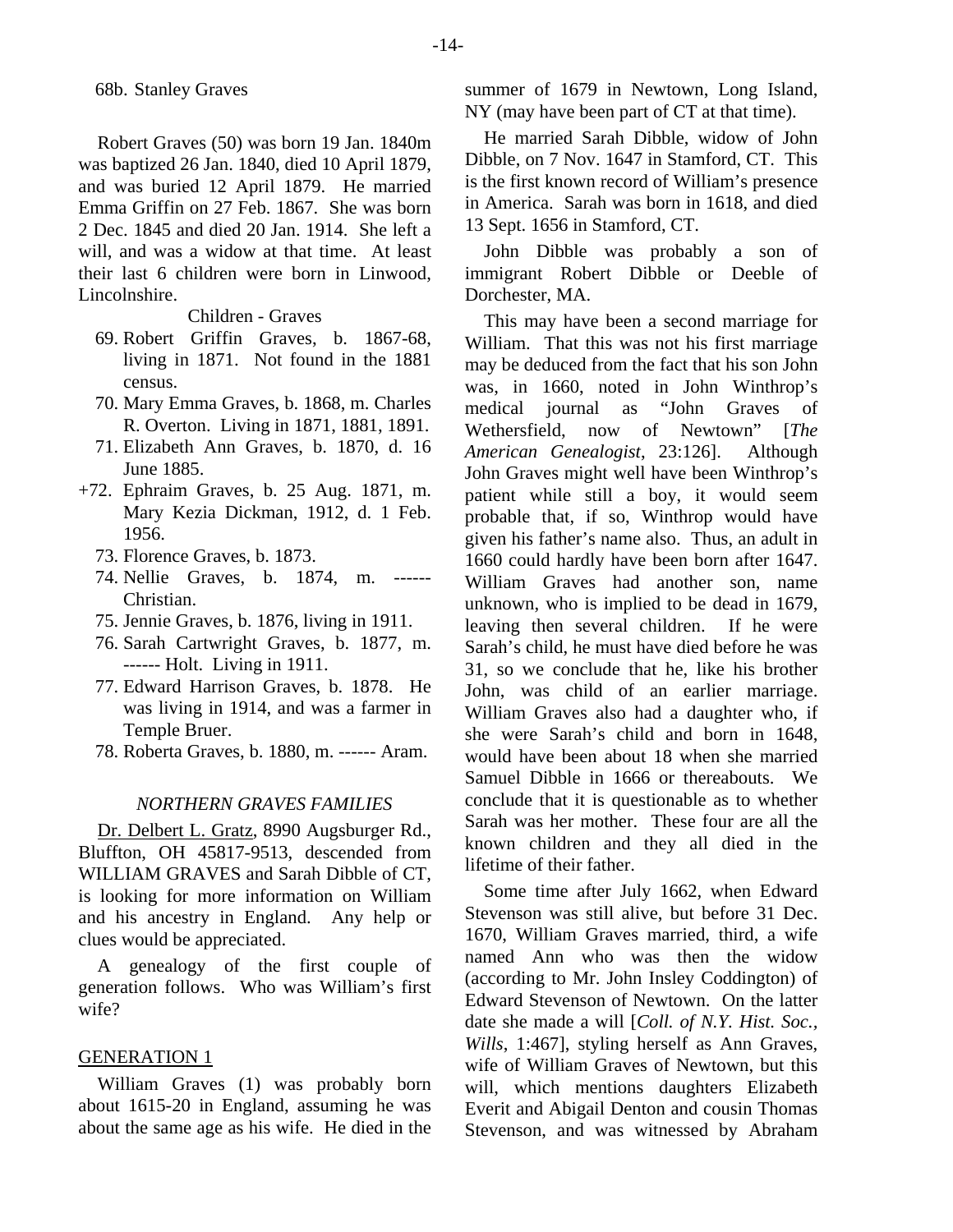she gave birth to no Graves children.

William was first found in Stamford, CT, then moved to Windsor, CT, in the same colony. He is believed to have moved to Newtown, Long Island at the time of the Indian troubles. [However, McCracken's article only refers to his move from Stamford toNewtown, not mentioning a move to Windsor.] *Newtown Town Minutes*, 1:97, show a grant of three-quarters of an acre to him on 31 Jan. 1667/8, and 1:109, twenty acres laid out to him on 1 Dec. 1674, but he was probably there much earlier and may, indeed, have been there as early as 1660 when, as previously mentioned, his son John was recorded by Winthrop as then of Newtown.

Both William Graves and his son John died testate.

There may also be pertinent information in TAG 32:143 regarding Miriam (Dibble) (Gillett) Palmer.

Children - Graves

- 2. John Graves, never married, d. June or July 1679 (Newtown, L.I.). Testate.
- +3. son, m. Hannah ------.
- +4. Abigail Graves, m. Samuel Dibble, c. 1666, d. 19 Jan. 1666.
	- 5. Benoni Graves, d. 12 April 1657 (Stamford, CT).
	- 6. Deliverance Graves, m. Josiah Hallett, by New York license dated 3 July 1677. We have no evidence that she was William Graves' daughter and she is not mentioned in his will, but she could have been his daughter if she died very shortly after marriage.

# GENERATION 2

Son (3), name unknown, died intestate, date not known. He married Hannah ------, perhaps Hannah Scudder. Hannah Scudder was born 19 Aug. 1649 in Salem, MA, and died in June or July 1679 at Newtown, Long Island, having survived her husband. The following children are probable, based on an article in TAG 33:188.

#### Children - Graves

- 7. Mary Graves. She is believed not to be the Mary, wife of Thomas Case, who was mentioned in the wills of William Graves and John Graves (his son), but a later Mary married to Thomas Case who may or may not have been Thomas<sup>1</sup> Case or a son of his named Thomas. She was the wife named in his will in 1692 and was still a resident of Newtown in 1698.
- 8. Elisheba (called Elishep) Graves, m. Richard Allison (of Newtown, and Burlington, NJ).
- 9. Sarah Graves, m. John<sup>3</sup> Albertus (John<sup>2</sup>, Pietro Cesare<sup>1</sup>). She survived him when he died about 1709.
	- 10. Deliverance Graves; mentioned as yet unmarried in the will of  $John<sup>2</sup>$  Albertus, but not called granddaughter. She m. by New York license dated 24 Sept. 1697, Walter Taylor.

Abigail Graves (4) may have been born about 1647-50, probably in Windsor, Hartford Co., CT, and died 19 Jan. 1666 at the birth of her only child in Windsor, CT. She is said to have died because of "bewitchment". A description of this is contained on pages 37-43 of the Samuel Wyllys collection of witchcraft documents (originals in Providence, RI, with copies in Conn. State Library, Hartford, CT).

McCracken said her name was unknown.

She married Samuel<sup>3</sup> Dibble (Thomas<sup>2</sup>, Robert<sup>1</sup>) about 1666, probably at Newtown, Long Island. He was born 19 Feb. 1643, was baptized 24 March 1643/4, and died 5 March 1709, all in Windsor, CT.

After Abigail died, Samuel secondly married Hepzibah Bartlett on 21 June 1668 in Windsor/Simsbury, CT. Samuel doubtless met his first wife because Sarah, widow of his uncle John<sup>2</sup> Dibble of Stamford, had married William Graves in 1647. Samuel married for a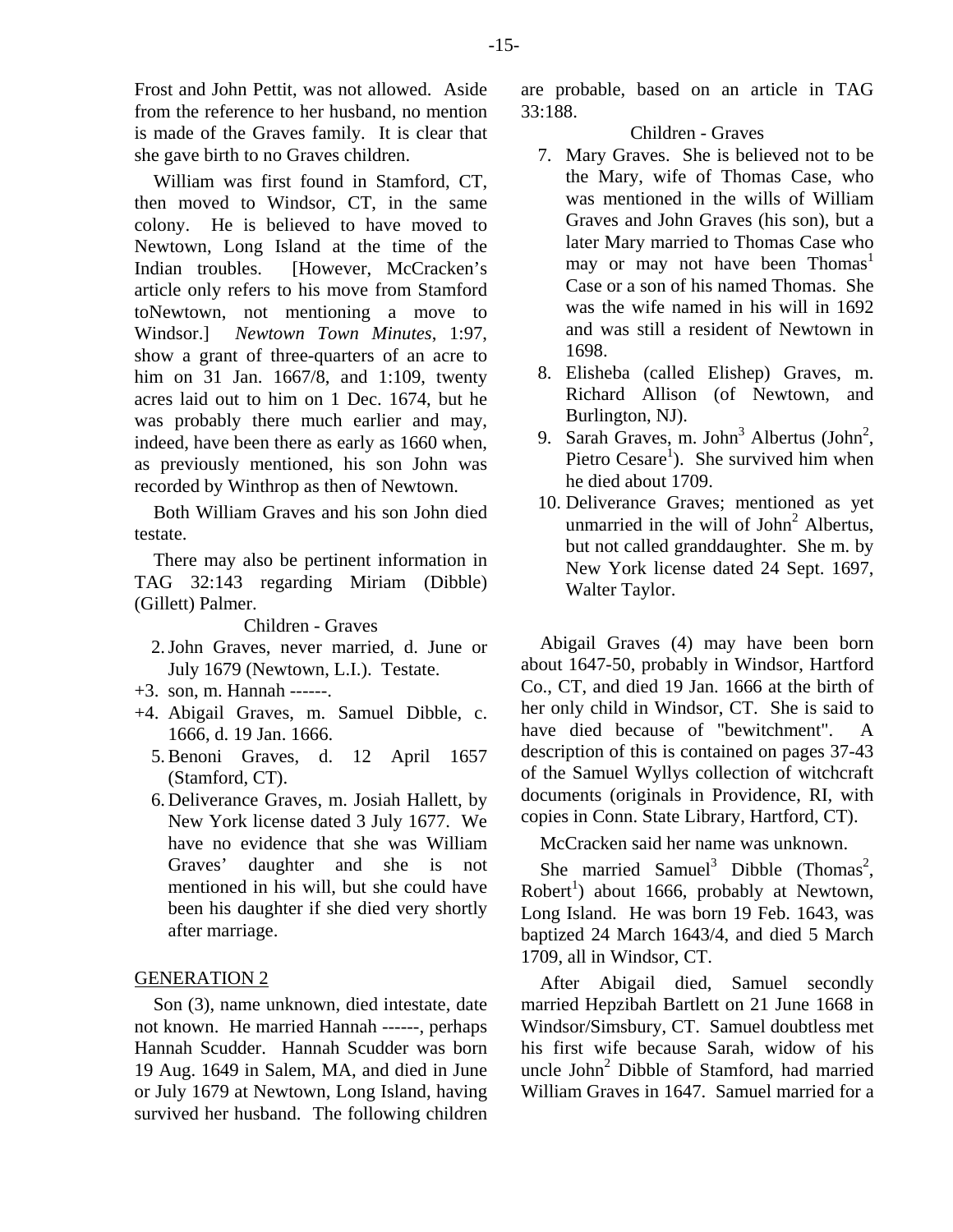third time to Frances Cranston on 25 March 1703.

Information on the Dibble family can be found in *History of the Dibble Family*, by Van Buren Lamb, Jr., and *Your Ancestors*, 2:5:115; 2:6:143, by the same author.

Children - Dibble

+11. Abigail Dibble, b. 19 Jan. 1666/7, m. George Hayes, 29 Aug. 1683, d. after 1725.

Mr. Russell Kroum, 1414 Lowell Dr., Walla Walla, WA 99362 (canam@bmi.net), has learned more about his part of the family. He would like to find the ancestry of his g-ggrandfather, ARNOLD GRAVES. A partial genealogy is below.

# DESCENDANTS OF ARNOLD GRAVES AND JANE ------ OF NY & MI

#### GENERATION 1

Arnold Graves (1) was born in 1835 in NY. He married Jane ------.

Children - Graves

2. Matilda Graves, b. 1865.

- +3. Charles C. Graves, b. 15 May 1868, m. Clara Alice Burgett, d. 1961.
	- 4. William Graves, b. 1878.

## GENERATION 2

Charles C. Graves (3) was born 15 May 1868 in Millville, Ingham Co., MI, and died 19 April 1961. He married Clara Alice Burgett, daughter of Ira Burgett and Cynthia ------, about 1898 in southern OR, possibly Grants Pass, OR. Clara was buried in Grants Pass.

There is no known social security number for Charles. It is doubtful he had one. He was self employed most of his life and ran an illegal moonshine still for years, so filing anything with the government was probably the last thing he wanted to do.

Children - Graves

- 5. Daisy Anna Graves, b. 21 July 1900 (WA), m. Frank Leedy Pennington, 7 Aug. 1918 (Okanogon, Okanogon Co., WA).
- 6. Charles David Graves, b. 26 July 1902 (Winthrop, Okanogon Co., WA), m. Emma Yockey, 15 Oct. 1925, d. Feb. 1961 (Winthrop, WA).
- 7. Dama Marguerite Graves, b. 26 July 1904 (Davenport, Lincoln Co., WA), m(1) Herman Joseph Kroum, 18 May 1922, m(2) William Shadrick Vails, d. 1 May 1965 (Yakima, Yakima Co., WA). This is the grandmother of Russell Kroum.

Mr. David A. Graves, 3906 West 6th St., Anacortes, WA 98221, is looking for the **descendants** of NATHAN L. GRAVES and Catharine Taylor of Copperopolis, Calaveras Co., CA. Their children were:

- Emaline, b. 1 Sept. 1860, Janesville, WI
- Robert N., b. July 1862 or 1863, maybe on the Oregon Trail
- Wealthy, b. 1866, Copperopolis?
- Annie, b. 1867, Copperopolis?
- Ella, b. 1868, Copperopolis?
- Mary, b. 1871, Copperopolis?
- Albert W., b. 1874, Copperopolis?

This family lived in Copperopolis after emigrating from Janesville, WI sometime after 10 Feb. 1862.

He is also looking for the **ancestry** of Nathan L. Graves, born about 1810 in NY. Nathan first married Hannah Jane Pettigrove and had children (at least the last 4 born in Fulton, Rock Co., WI):

- William Henry, b. 15 Feb. 1843 (WI), m. Mary Elizabeth Gebel.
- Erastus Lemuel, b. 14 Feb. 1845, m. Clarissa De-Ette Crawford.
- Hannah Melinda, b. 1847, m. H. M. Stinson.
- Zachary Taylor, b. May 1850.
- David D., b. July 1850 (?), d. 2 May 1868.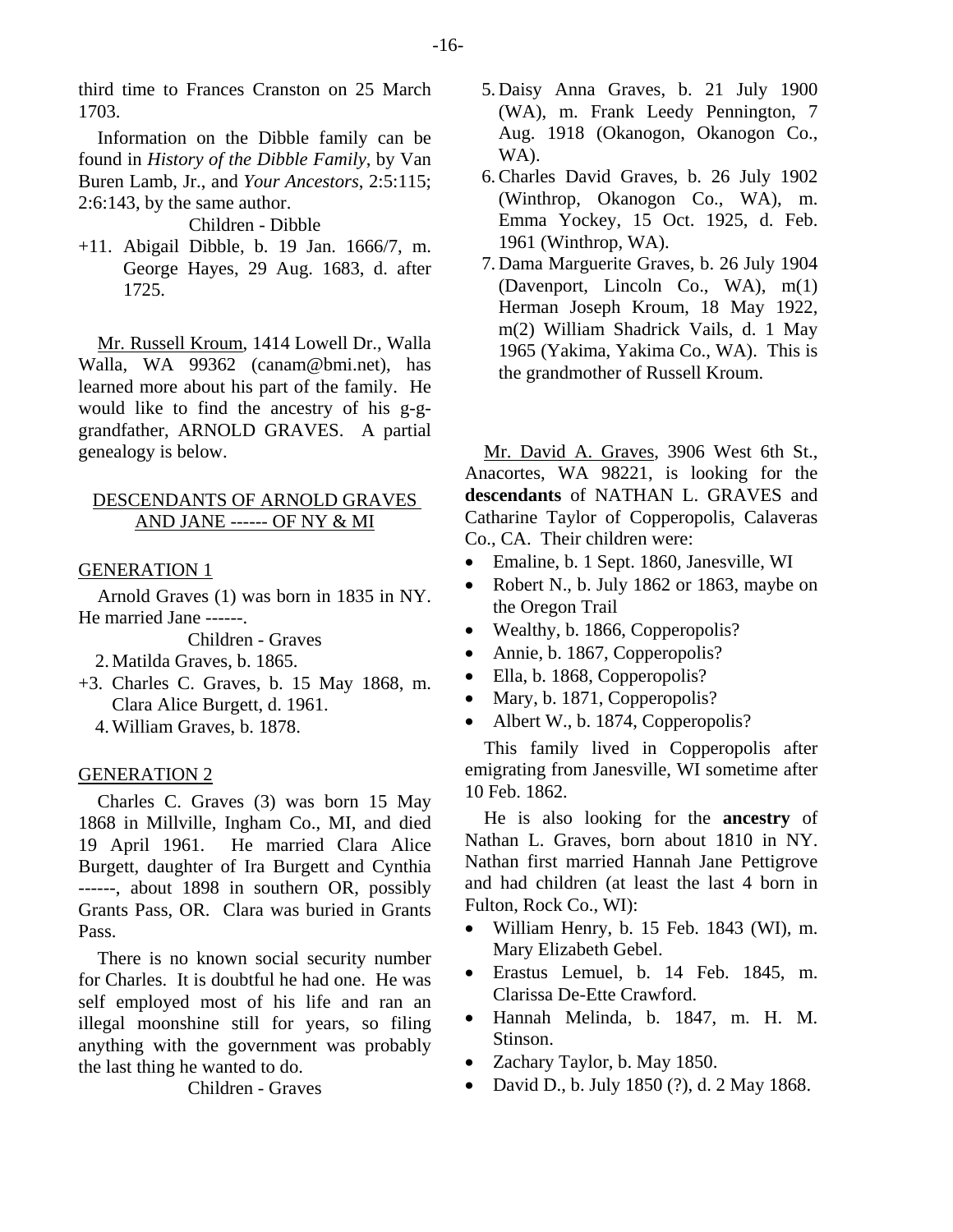The father of Nathan was ERASTUS L. GRAVES, b.c. 1771 in MA or NY, d.c. 1875, place unknown, name of wife unknown.

(ED. NOTE: Erastus L. Graves may be the same as the Erastus Graves who was born 23 Sept. 1774 in Williamsburg, MA, and was descended from Thomas Graves of Hartford, CT & Hatfield, MA (#994 on p. 164 of the book). Although the names of the children of this Erastus Graves are not known and they are said to have died early, there is circumstantial evidence that this is the correct Erastus. He had a brother named Nathan, and he may have named his son after his brother, some of the descendants of Thomas Graves did live in Janesville, WI, and Erastus married a Melinda Lyon and a granddaughter was named Hannah Melinda Graves.)

#### *SAMUEL GRAVES OF LYNN, MA*

Ms. Priscilla Blount, 250 Ogden Rd., Wenonah, NJ 08090, is researching her Hibbert/Hibbard ancestors who intermarried with the family of Samuel Graves of Lynn, MA. *Introduction to the Bennett Family Genealogy of Guilford, ME*, page 1, states John<sup>2</sup> Bennett married Elizabeth<sup>3</sup> Hibbert. Page 2 states John<sup>2</sup> Bennett married 27 Aug. 1711 Elizabeth<sup>3</sup> Hibbert (John<sup>2</sup>, Robert<sup>1</sup>). *Gloucester Marriages*, page 82, confirms the wedding date and their children are listed on pages 88-91.

*Genealogy of the Hibbard Family* by Augustine George Hibbard, page 17, states Elizabeth married 1704 John Gray. Can someone help her resolve this discrepancy?

Mrs. Marilyn Warner Abel, 7676 McColl Dr., Savage, MN 55378, wants information about the ancestry of her ancestor MARY GRAVES, b.c. 1653, d. 8 April 1733, daughter of Mark Graves and Amy ------. She married Joseph Haskell on 2 Dec. 1674. They had son Joseph Haskell (1681-1768) who m(1) Sarah David (1685-1724/5).

Mary and Joseph were buried in Ancient Cem., West Gloucester, MA. Joseph Haskell

was b. 2 June 1646 in Gloucester, MA, d. 12 Nov. 1727, son of William Haskell (1618- 1693) and Mary Tybott (or Tykkot).

She would really appreciate: (1) inscriptions and photos of cemetery gravestones of Graves and Haskell ancestors, (2) genealogy back into Europe, (3) any persons and places to contact, and other sources to search.

She asks, "Could Mark be descended from Samuel Graves of Lynn, MA  $(Samuel<sup>1</sup>, Mark<sup>2</sup>,$ Thomas<sup>3</sup>, Mark<sup>4</sup>)? Would someone from this line contact me about this line with ancestry and descendants?"

(ED. NOTE: It appears that Mary Graves is descended from Samuel Graves of Lynn as follows: Samuel<sup>1</sup>, Mark<sup>2</sup> b.c. 1623, m(1) Amy ------, Mary<sup>3</sup> m. Joseph Haskall/Haskell. Mary is listed as #15 on p. 13 of the Samuel Graves book published in 1985. Proof that the wife of Joseph Haskell was a daughter of Mark Graves is needed.

On p. 124, 1991 GFNL is a previous query of Mrs. Abel. It notes that in the Thomas Graves of Hartford book there is a Mary Graves, #8 on pages 15 and 18, who was b. 5 July 1847 in Hartford, CT, was a daughter of Isaac Graves and Mary Church, and was reported to have m(1) Eleazer Frary, 1665, and m(2) Joseph Haskell, 1674. It is believed that this information about the wife of Joseph Haskell being the Mary Graves who was a daughter of Isaac Graves is wrong, but I have no proof. Help is needed.)

# *JOHN GRAVES (JOHANN SEBASTIAN GRAFF) OF PA, NC & TN*

Mr. John W. Boring, 3510 West Monacan Dr., Charlottesville, VA 22901 (jwb@virginia. edu), is descended from Elizabeth ("Lizzie") Graves who married John Albright.

"Some accounts have this Elizabeth as daughter of Jacob, the son of "Old John of Stinking Quarter". I have some problem with this since my Albright information, which I tend to believe, has John Albright as born about 1750 and his father Jacob Albright as born about 1727. Since Jacob Graves was born 1746, Elizabeth seems to be of the same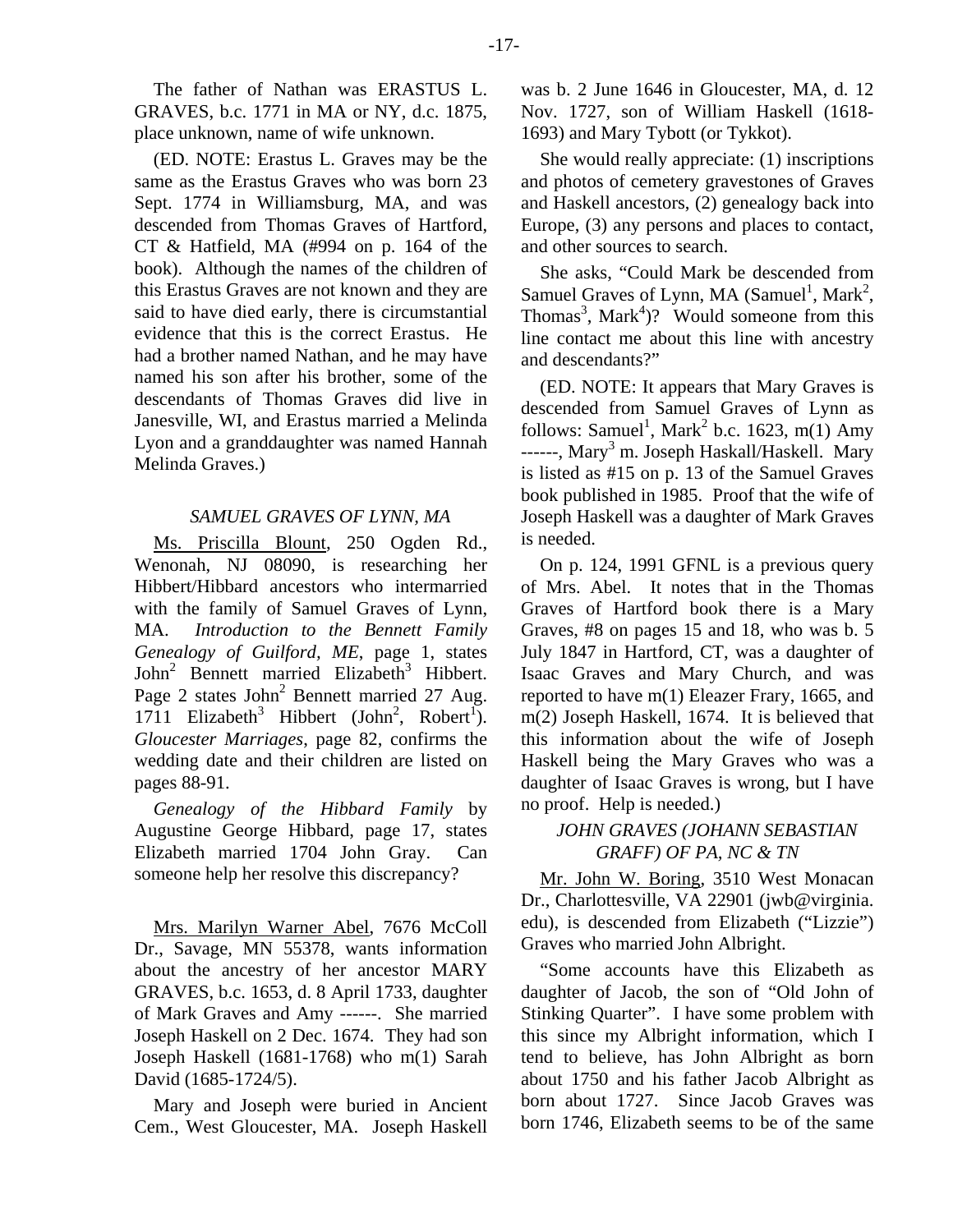generation as Jacob." He suggests that Elizabeth may be a daughter of John Graves instead of his son Jacob. Can anyone help?

(ED. NOTE: I agree that it does not seem possible that Elizabeth is a daughter of Jacob Graves. Elizabeth and John Albright had a daughter Elizabeth Albright, born 1781, which supports the age of Elizabeth Graves as close to that of Jacob Graves.)

## *SOUTHERN GRAVES FAMILIES*

Mrs. Lucille J. Brimage, 618 North 19th, Durant, OK 74701, is descended from MARGARET W. GRAVES and William Morris of GA & AL. She would like to find Margaret's earlier ancestry. "I do know that my family was related to the descendants of Robert C. Graves, born 1788, SC, but by the time I started doing research only two of them were alive and they knew we were kin but not how."

It is possible that Margaret was a daughter of Robert C. Graves (son of James Graves in the following partial genealogy). She may have been the daughter listed as #9. Proof is needed.

# DESCENDANTS OF JAMES GRAVES OF SC AND GA

## GENERATION 1

James Graves (1) was born 1755-1765, and died 1817 in Wilkes Co., Ga. He was very likely descended from Capt. Thomas Graves, 1608 immigrant to Jamestown, Va. He married Sarah ------. She was born 1755-1765, and died 1821, also in Wilkes Co., Ga. They apparently lived in Lancaster, Lancaster Co., S.C., since at least one child was born there. It is interesting to note that Lancaster Co. is next to Chesterfield Co., where Robert Graves (son of Thomas Graves and Ann Davenport) lived. The Robert Graves of Chesterfield Co., S.C. is not believed to have had a brother James, but there could have been a more remote relationship.

Children - Graves

- 2. Robert Charles Graves, b. 1788, m. Margaret Wilson.
- 3. daughter, m. William Davidson.
- 4. Hannah Graves, m. Littleton Mackey (or McKey).
- 5. Sarah Graves, m. John Nesbit.

## GENERATION 2

Robert Charles Graves (2) was born 1788 in Lancaster, Lancaster Co., Camden District, S.C. He married Margaret ("Peggy") Wilson. She was born 1793 in S.C. He was in the 1820 Wilkes Co., Ga. census. Based on the 1830 census for Newton Co., Ga., he was born between 1780 and 1790, and his wife was born between 1790 and 1800. The 1830 census showed him with 8 children. In 1840, he was in the census for Chambers Co., Ala. Based on these census records, it appears that between 1830 and 1840 two sons and three daughters had left home and three sons and two daughters had been born. There is some uncertainty about some of the children listed below.

In regard to the unnamed daughters listed, it is believed that one was named Margaret, and that one daughter married George Marlowe and moved to Mississippi. Frances Graves, who married Nath Barber on 31 Jan. 1844 in Chambers Co., Ala., may have been a daughter. Also, Catherine Graves who married Elisha H. J. Strickland on 30 Jan. 1851 in Talladega Co., Ala., and Jane Graves who married Thomas Gann on 28 Sept. 1853, may have been daughters.

The 1850 census for Talladega Co., Ala. shows Robert C. Graves, 62, farmer, b. S.C., Margaret, 57, b. S.C., Catherine, 18, b. Ga., Jane, 16, b. Ga., John, 15, b. Ga., Jefferson, 14, b. Ala.

William A., Robert B., John, and Jeff moved to Texas around 1850, settling first near Cumby, Hopkins Co., Texas.

# Children - Graves

6. female, b.c. 1810-1815. This may have been Mary Graves, m. James Osburn, 27 Oct. 1830 (Newton Co., Ga.).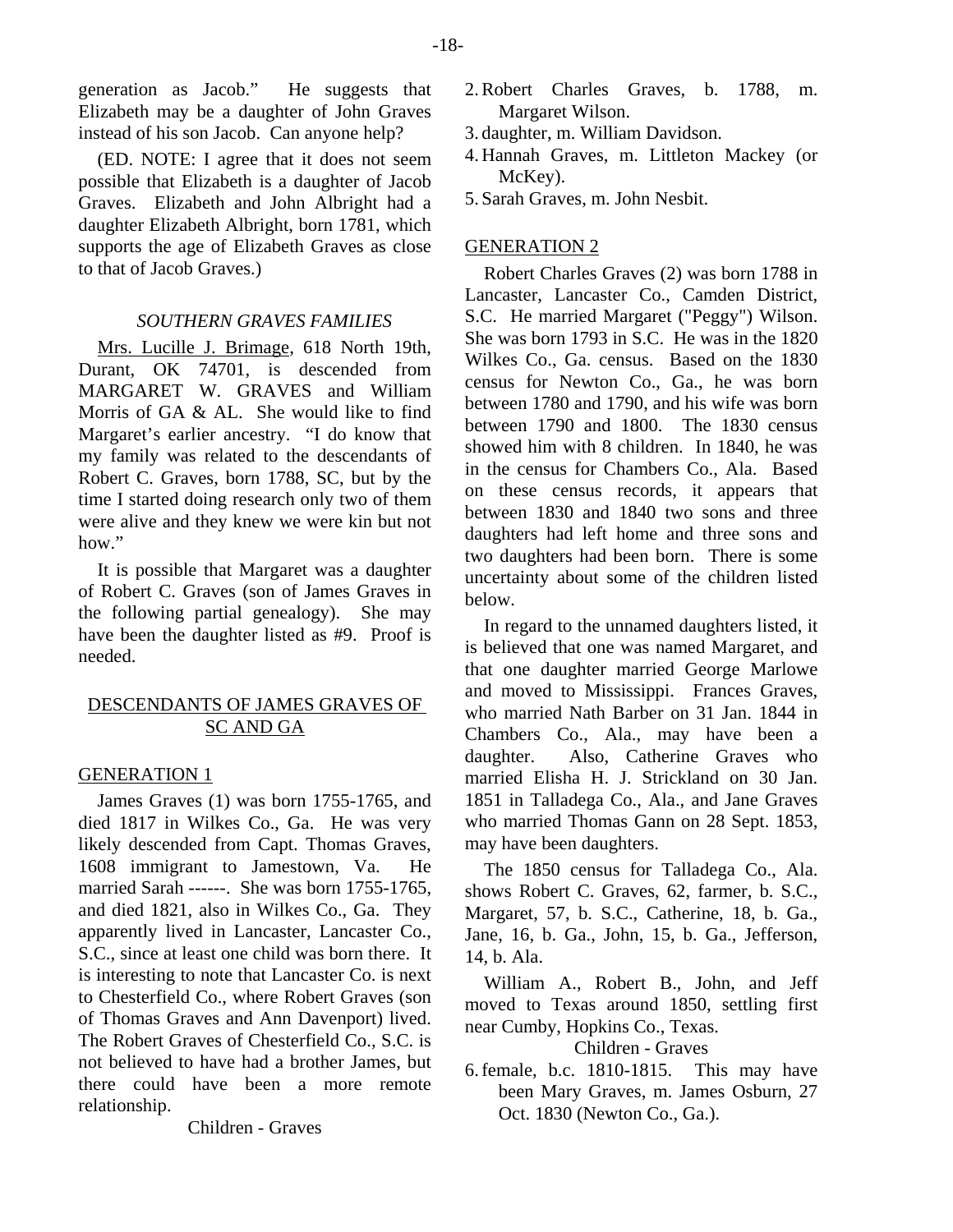- 7. female, b.c. 1815-1820.
- 8. William Armittia Graves, b.c. 1820-21, m(1) Missouri Christopher Caroline Carter, 29 May 1839, m(2) Adalade Carter, 24 Jan. 1875, d. 21 Oct. 1878.
- 9. female, b.c. 1820-1825.
- 10. Robert Benjamin Graves, b. 22 July 1822, m. Frances Neighbors, 30 June 1840, d. before 1870.
- 11. female, b.c. 1825-1830.
- 12. Charles Mackey Graves, b. 28 April 1826, m. Martha Caroline Dodson, 25 Nov. 1852, d. 10 April 1885.
- 13. female, b.c. 1825-1830.
- 14. Catherine Graves, b.c. 1832 (Ga.).
- 15. Jane Graves, b.c. 1834 (Ga.).
- 16. John Graves, b.c. 1835 (Ga.).
- 17. Jefferson ("Jeff") Graves, b.c. 1836 (Ala.).
- 18. Newton Graves, b.c. 1835-1840.

Mrs. Brimage also found the following record in the LDS records. She has not been able to find any confirmation of this material. The closest she has found is a Wardy Graves on 1830 Pike Co., AL census.

Wathrem Graves was born 1788 in NC, and died before 1814 (note this is before the children were born!), probably in NC. He married Elizabeth ------. She was born about 1793-94 in NC, and died after 1880, probably in Blount Co., AL.

Children listed were Nancy/Ann Graves, b. 1814, Margaret Graves, b. 1823, Mary Graves, b. 1825, and Anny Graves, b. 1828. They all lived in Blount Co., AL.

(ED. NOTE: This is Latham Graves, not Wathrem Graves, of Blount Co., AL, probable son of James Graves of Randolph Co. and Surry Co., NC. Latham actually died in 1857. It is believed that his daughters Nancy, Margaret, Ann and Elizabeth never married, since they were still listed with their widowed mother in the 1880 census.)

A partial genealogy for Margaret W. Graves follows.

## GENERATION 1

Margaret W. Graves (1) was born about 1823 in AL. She married William Morris on 9 July 1842 in Tallapoosa Co., AL. He was born about 1810 in GA. All their children were born in AL, except for the last one who was probably born in TX.

Children - Morris

- 2. Mary Morris, b. 1842, m. William M. Ballard, c. 1860 (Athens, Henderson Co., TX), d.c. 1872 (Athens, TX).
- 3. Margaret Morris, b. 1844.
- 4. William Jefferson Morris, b. 1849, m. Tella Emma Glascow, 21 Dec. 1898 (Athens, Henderson Co., TX), d. 18 April 1926.
- 5. Jose (??) Morris, b. 1851.
- 6. John Morris, b. 1853, m. Polly Stephens, 8 May 1872 (Athens, TX).
- +7. Martha Morris, b. 30 Oct. 1854, m(1) William M. Ballard, 14 Oct. 1872, m(2) William Laha, d. 31 March 1935.
	- 8. Caroline Morris, b. 1856.
	- 9. Ellen Morris, b. June 1859, m. John W. Kelly, 9 Aug. 1895 (Caddo, Blue Co., Indian Terr.), d. (Mulberry, Crawford Co., AR).

#### GENERATION 2

Martha ("Mattie") Morris (7) was born 30 Oct. 1854 in AL, died 31 March 1935 in Patmos, Hempstead Co., AR, and was buried in Mt. Nebo Cem., Hemstead Co., AR. She first married William M. Ballard on 14 Oct. 1872 in Athens, Henderson Co., TX. He was born about 1837 in TN, and died about 1880 in Indian Territory. He had first married Mary Morris, sister of Martha, about 1860. Mary died about 1872 in Athens, TX, and William then married Martha.

After William died, Martha secondly married William Laha, and had 8 more children.

## Children - Ballard

 10. Joseph ("Joe") Ballard, b. 6 May 1873 (TX), m. Florence Jenkins, d. 14 1955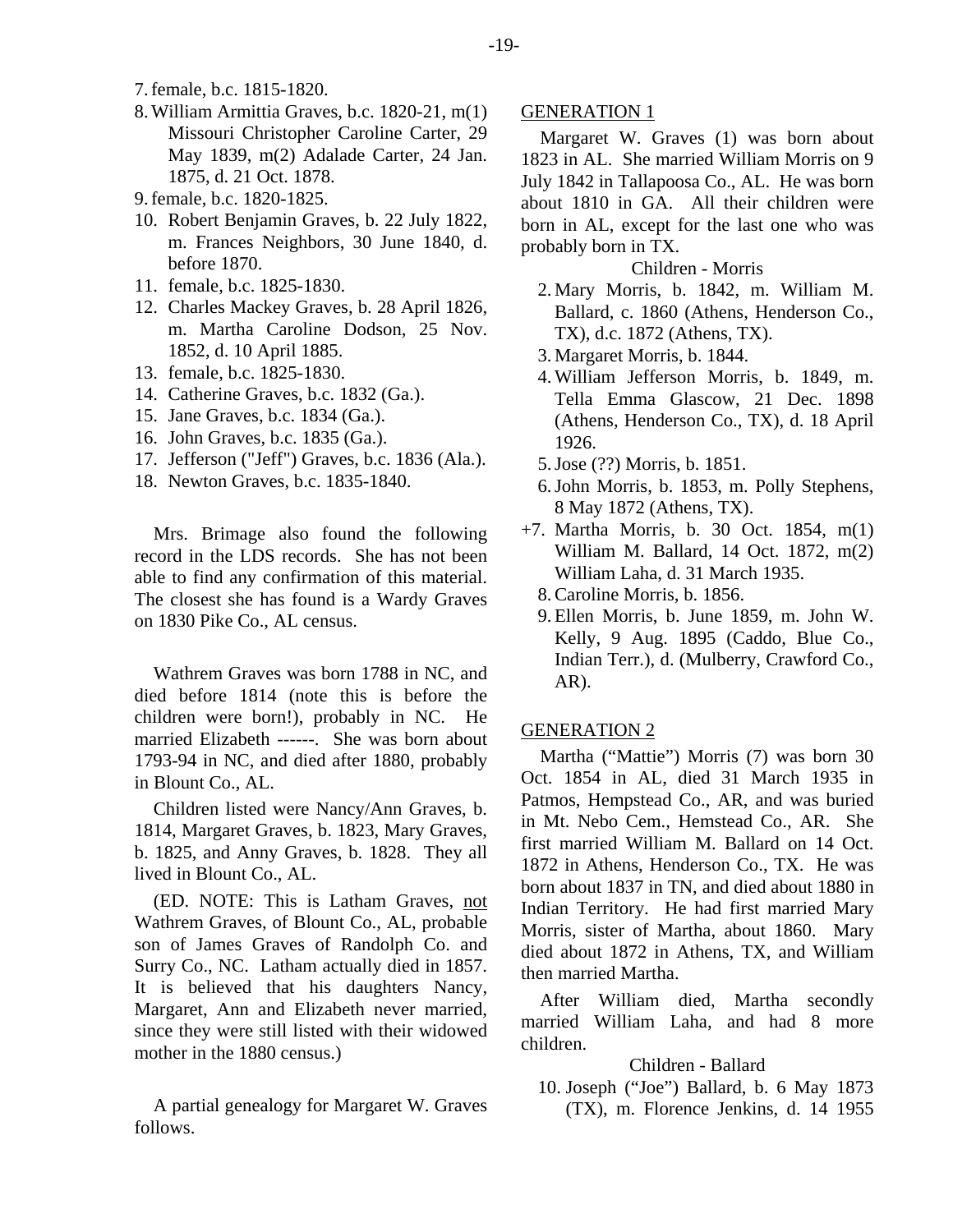(Hempstead Co., AR). Bur. Mt. Nebo Cem., Patmos, AR.

- +11. Elizabeth Ballard, b. 14 Sept. 1875, m. George Dobbs, 19 Oct. 1893, d. 10 March 1913.
- +12. Kate Ballard, b. 14 March 1877, m. John Owens, 9 Feb. 1893, d. 15 May 1938.
- +13. Samuel Seth Ballard, b. 17 Aug. 1878, m. Carrie Mattie Corley, 4 Dec. 1904, d. 25 June 1942.
- +14. Julia Ballard, b. 18 Jan. 1881, m. Oliver Gilley, 17 Feb. 1901, d. 28 Oct. 1955.
	- 15. Horatio Ballard

Children - Laha

16. 8 other children

Ms. Audrey Ann Alexander, P.O. Box 366, Quitman, TX 75783-0366, is researching her mother's grandfather, William Thomas Graves. He was born 27 April 1861 in Dozier, Crenshaw Co., AL, and died 22 April 1937 in Franklin Co., TX. His father was listed as STEPHEN ("STEVE") GRAVES, and his mother's name is not known.

Brothers and sisters of William Thomas Graves were John, Ned ("Red"), Mary, Millie, Feldie, Babe, Law, Bunk, and Jim.

There was a Stephen Graves in Pike Co., AL in 1860 who may be the correct one. (Pike Co. is next to Crenshaw Co.)

Mrs. Martha Haynes Evans, 310 Wildwood Lane, Conroe, TX 77301, is looking for more information about her ancestor, SARAH GRAVES, who married James Brookshire. They lived in Randolph Co., NC, and apparently in other places. She will be happy to share information with others. A genealogy of the first 3 generations follows.

# DESCENDANTS OF SARAH GRAVES AND JAMES BROOKSHIRE OF RANDOLPH CO., NC & TN

#### GENERATION 1

Sarah ("Sallie") Graves (1) was born in 1790. She married James Brookshire, son of Mannering Brookshire II and Prudence ------. He was born about 1783.

It appears likely that Sarah was closely related to John Graves and Margery Harvey of Randolph Co., NC. Perhaps she was their daughter. A son of John and Margery, John Graves, Jr., married a Margaret Brookshire. Of the 9 children known for John and Margery, only 3 are girls, suggesting that one or more daughters may not be known. Also, on "Jacob Sheppard's list" of Randolph Co. residents taxed, a John Graves is on the same page with the Brookshires.

Information regarding these families was obtained from the Bureau of Indian Affairs, Muskogee, OK. A certified copy of the Choctaw Rolls, Mississippi, 1902, states that James Brookshire, whose Indian name was Old Blue Nose, and his wife, Sallie Graves, whose Indian name was Choyata, recorded spelling O-Ha-Ya, were both half Choctaw.

Children - Brookshire

- 2. Isaac W. Brookshire, b. Nov. 1810 (Randolph Co., NC), d. 1 Aug. 1901 (Lee Co., MS).
- 3. Ervin G. (or Erving) Brookshire, b. 1811 (Randolph Co., NC), d. 1841 (Madison Co., AL).
- +4. Hanna Brookshire, b. 1814, m. William R. Trice, 15 Dec. 1842.
- +5. Graves Goodrich Brookshire, b. 1816, m. Sarah Frances Bacon, 26 June 1849, d. 1869.
	- 6. Mannering Brookshire, b. 1820.
	- 7. Emaline Brookshire, b. 1822.
	- 8. Winifred Brookshire, b. 11 Jan. 1813 (Randolph Co., NC), d. 6 Feb. 1901 (Shelby Co., TX).
- +9. Sarah L. Brookshire, b. 5 May 1823, m. Andrew Young Haynes, d. 21 March 1896.
	- 10. Richard Brookshire, b. 1824, d. April 1901.
	- 11. Rebecca Brookshire
	- 12. Alexander Brookshire
	- 13. Ellender Brookshire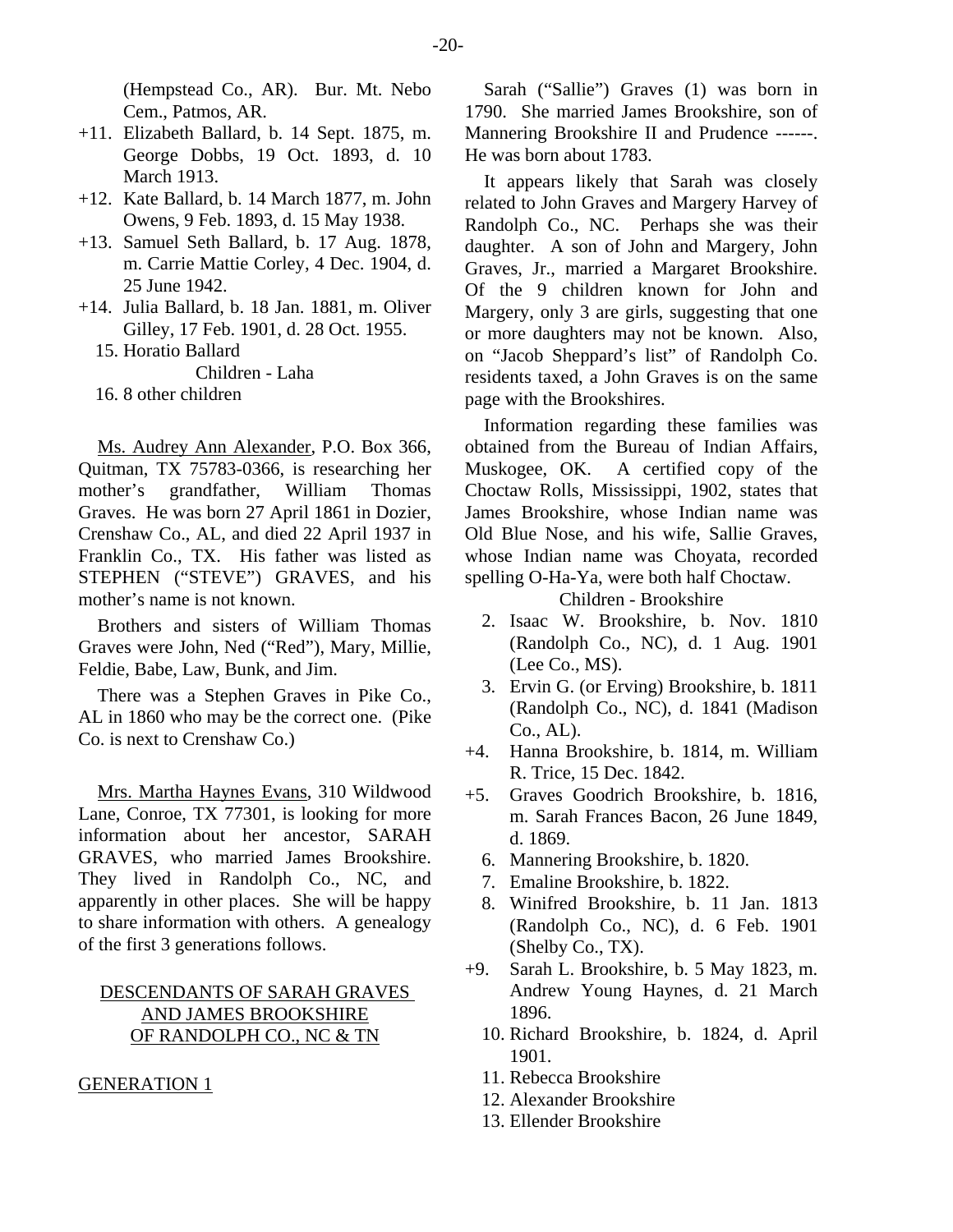14. Parmela C. Brookshire

#### GENERATION 2

Hanna Brookshire (4) was born in 1814 in Rutherford Co., TN. She married William R. Trice on 15 Dec. 1842 in Marshall Co., AL. He was born in 1814.

Children - Trice

- 15. Mourning Trice, b. 1836 (AL).
- 16. Joseph Trice, b. 1839 (AL).
- 17. Sarah Trice, b. 1841 (AL).
- 18. Lucey Trice, b. 1843.
- 19. James Trice, b. 1845.
- 20. Bettie Trice, b. 1848.

Graves Goodrich Brookshire (5) was born in 1816 in KY, and died in 1869, probably in McNairy Co., TN. He married Sarah Frances Bacon on 26 June 1849 in Rutherford Co., TN. She was born in 1827 in KY.

Children - Brookshire

- 21. Octavanas A. Brookshire, b. 1840, m. Alexander Graves Haynes, 2 Sept. 1872 (Alcorn Co., MS). See #28 for children.
- 22. Esther A. Brookshire
- 23. Robert L. Brookshire
- 24. Sarah G. ("Sallie") Brookshire
- 25. Martha Brookshire
- 26. William Brookshire
- 27. Florence Brookshire, b. 24 Oct. 1865 (Corinth, MS), d. 14 Dec. 1943 (Rotan, Fisher Co., TX).
- 28. Graves James Brookshire, b. 1868, m. Nicy Belle Wardlow, 11 Oct. 1891 (Fisher Co., TX), d. 2 Feb. 1952 (Wynnewood, Carvin Co., OK).

Sarah L. ("Sallie") Brookshire (9) was born 5 May 1823 in TN, and died 21 March 1896 in Roby, Fisher Co., TX. She married Andrew Young Haynes, son of John Haynes and Nancy Nelson. He was born 17 July 1812 in SC, and died 6 Oct. 1900 in Roby, Fisher Co., TX. They were both buried in the Roby Cem., Fisher Co., TX. Their gravestone inscriptions are: A. Y. Haynes, 7/17/1812-10/6/1900, S. L. wife of A. Y. Haynes, 5/5/1823-3/21/1896, "Our father & mother are gone, They lie beneath the sod. Dear parents though we miss you much, We know you rest with God."

The information regarding Andrew Young Haynes being Cherokee Indian has not yet been proven. He had a college education and was a large land owner in the Shenandoah Valley. The story that has been told is that when he left Tennessee to escape "The Trail of Tears", he went to Mississippi and later to Texas. They lived in Ellis Co., TX, then purchased eight sections of land in Fisher Co., TX.

Andrew Young Haynes was known to have been a man of very few words, but he often spoke with bitterness about the U.S. breaking the treaty with the Indians. He continued to wear his Indian blanket and to raise paint horses as long as he lived. He taught his sons never to take land from the U.S. government because if they did they would lose their freedom.

Andrew and three sons went to Fisher Co. in 1880. Alexander Graves, son of Andrew, owned the land north of what is now Main Street in Rotan. The other two sons that purchased land in Fisher Co. at that time were Harper and Warren Haynes.

Children - Haynes

- 29. Harrison H. Haynes, b. 1841 (Morgan  $Co.$  AL $).$
- 30. Harriet Emaline Haynes, b. 28 March 1844 (Blount Co., AL), m. John E. Cobb, 10 Jan. 1869 (Lee Co., MS), d. 2 May 1931 (Ferris, TX).
- 31. Indiana Haynes, b. 1845 (Pontotoc Co., MS), m. D. A. Duff.
- 32. Carolina Haynes, b. 1846 (Pontotoc Co., MS).
- 33. Andrew Warren Haynes, b. 20 March 1897 (Pontotoc Co., MS), m. Triphaney Caroline Deel, 12 Dec. 1874 (Dallas Co., TX).
- +34. Alexander Graves Haynes, b. 21 June 1852, m. Octavanas A. Brookshire, 2 Sept. 1872, d. 14 Jan. 1944.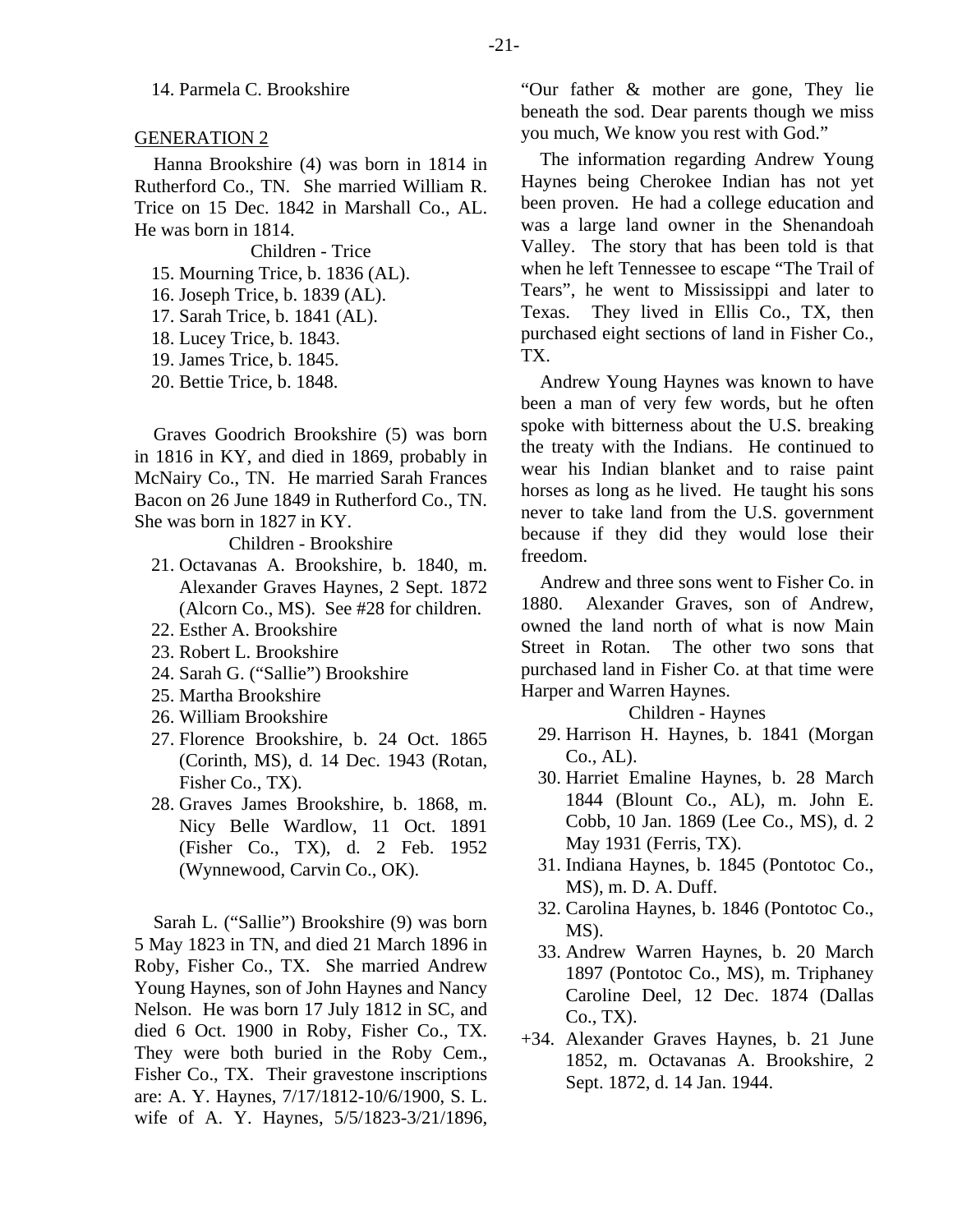- +35. William Harper Haynes, b. 31 Aug. 1853, m. Mary Emma Coolidge, 7 Jan. 1886, d. 28 Dec. 1931.
	- 36. Mary Jane Haynes, b. 1856 (Lee Co., MS), m. H. T. Wilcher.
	- 37. James Haynes, b. March 1860 (Lee Co., MS), d. before 1870.
	- 38. Georgia Anna Haynes, b. 15 Nov. 1862 (Tupelo, Lee Co., MS), m. James I. Davis, 30 May 1892, d. 3 Jan. 1936.

#### GENERATION 3

Alexander Graves Haynes (34) was born 21 June 1852 in Ellistown, Union Co., MS, and died 14 Jan. 1944. He married his first cousin, Octavanas (or Octavanice) A. Brookshire (#15), daughter of Graves Goodrich Brookshire and Sarah Frances Bacon, on 2 Sept. 1872 in Alcorn Co., MS. She was born in 1840.

Children - Haynes

- 39. Anderson W. Haynes, b. 1874 (Ellis Co., TX).
- 40. Lydiel Haynes, b. 1875.
- 41. Lura Haynes, b. 1880.
- 42. Henry Harrison Haynes, b. 1884.
- 43. Ada Haynes.

William Harper Haynes (35) was born 31 Aug. 1853 in Pontotoc Co., MS, died 28 Dec. 1931 in Burleson, Johnson Co., TX, and was buried 29 Dec. 1931 in Burleson. He married Mary Emma Coolidge, daughter of Joel Bigelow Coolidge and Mary White, on 7 Jan. 1886 in Lancaster, Dallas Co., TX. She was born 23 Feb. 1865 in Winnebago Co., IL, died 24 June 1935 in Burleson, Johnson Co., TX, and was buried in Burleson.

Children - Haynes

- 44. Hattie Mae Haynes, b. 25 Jan. 1889, m. Richman Heizer, d. Feb. 1980 (Comanche, TX).
- 45. Joseph Bascom Haynes, b. 23 Jan. 1891 (Roby, Fisher Co., TX), m. Virginia G. Roberts.
- 46. Woodie Phillips Haynes, b. 10 Oct. 1894 (Roby, Fisher Co., TX), m. Salma

Forest, d. July 1980 (Waxahachie, Ellis Co., TX).

- 47. Willie Warren Haynes, b. 10 Oct. 1894 (Roby, Fisher Co., TX), m. Honor ------, d. 23 April 1979. Bur. 24 April 1979, Burleson, Johnson Co., TX.
- +48. Alex Graves Haynes, b. 22 Sept. 1897, m. Bessie Taylor, 20 Dec. 1925, d. 11 July 1984.
	- 49. Rufus White Haynes, b. 18 Oct. 1902 (Johnson Co., TX), m. Jewel Burns, d. 18 Oct. 1905 (Burleson, Johnson Co., TX).
	- 50. Guy Harper Haynes, b. 1 Aug. 1905 (Johnson Co., TX), d. Nov. 1976.

Mrs. Helen M. Powell, P.O. Box 2068, Falmouthport, Teaticket, MA 02536-2068, is anxious to find the parents and earlier ancestry of her MARTHA GRAVES of Sumter Co., GA. A partial genealogy of this family follows.

# DESCENDANTS OF MARTHA GRAVES AND THOMAS H. STEWART OF GA

#### GENERATION 1

Martha Graves (1) was born about 1827 in GA. She married Thomas H. Stewart. He was born about 1826 in GA. They were in the 1850 census in Sumter Co., GA, with children William and Lucrece (Lucretia Elizabeth), and James Graves, age 16, b. GA. The 1860 census for Jones Co., MS, listed the entire family. There is no record of Martha after 1860.

Thomas H. Stewart served in the Civil War as a Pvt., Co. E, 2 Regt., Mississippi State Cavalry, captured at Tupelo, MS. William E. Stewart (his son) also served, and he appears in later MS censuses.

It is likely that James Graves was a brother of Martha. In the 1860 census of Lee Co., GA, James Graves, 26, b. GA, and Isaac Graves, 21, b. GA, possible brothers, were both living in the household of Thereasa Waterer (widow), 48 years of age, b. VA.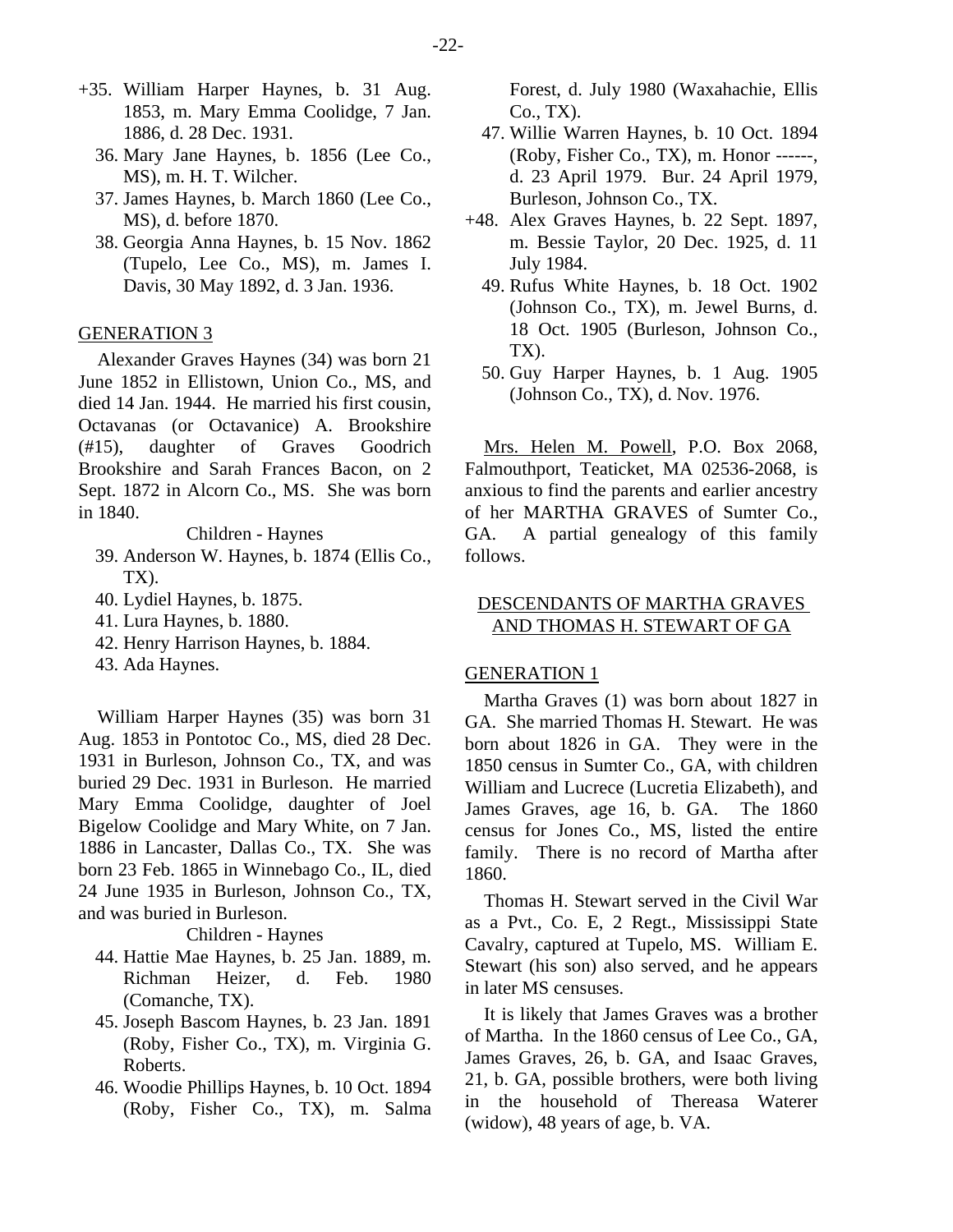The first 3 children were born in GA, and the others in MS.

Children - Stewart

2. William Elliott Stewart, b.c. 1845.

- +3. Lucretia Elizabeth Stewart, b.c. 1847, m. Thomas L. Walters.
	- 4. Sarah C. Stewart, b.c. 1851.
	- 5. Lucinda E. Stewart, b.c. 1853.
	- 6. Thomas H. Stewart, b.c. 1855.
	- 7. Allice Stewart, b.c. 1857.

#### GENERATION 2

Lucretia Elizabeth Stewart (3) was born about 1847 in GA. She was listed as Lucrece in the 1850 census. She married Thomas L. Walters, son of James Walters and Rachel Dorcas Trest. He was born in May 1844 in Jones Co., MS. Lucretia was listed in the 1850 census for Sumter Co., GA.

#### Children - Walters

+8. Cordelia Azalene Walters, b. 15 July 1867, m. William Franklin Holder.

#### GENERATION 3

Cordelia Azalene Walters (8) was born 15 July 1867 in Jones Co., MS. She married William Franklin Holder, son of James R. Holder and Nancy Jane Green Ulmer. He was born 10 Jan. 1860 in Jasper Co., MS.

# Children - Holder

+9. Nancy Cordelia Holder, b. 30 March 1893, m. John Jacob Matau, 3 Jan. 1920.

Mrs. Helen Battleson, Hewick Plantation, P.O. Box 82, Urbanna, VA 23175-0082, submitted an article from *History of the Sacramento Valley, Calif*., Biog., vol. 2. Can anyone identify the family in the abbreviated version of the sketch?

# "Colonel F. A. Graves

The name of Graves is a notable one in the history of Glenn county and the Sacramento Valley ... A worthy representative of the family is Colonel F. A. Graves, who is now residing at Orland ...

Fremont Ashurst Graves was born in Missouri, May 24, 1860, a son of Fountain Columbus and Levina J. (Ashurst) Graves, both of whom were born in Pulaski county, Kentucky, the father on July 6, 1828. They crossed the western plains to California in the year 1861, Fountain C. Graves having been captain of a train of fourteen wagons on the long trip. ... The father of Fountain C. Graves was Hiram T. Graves, who was a native of Madison county, Kentucky, and his grandfather was **Robert Graves**, who came to Kentucky from the Carolinas in a very early day...

To Fountain C. Graves and his wife there were born eight children, as follows: Fernando Cortez, now deceased, who was a farmer; F. A., of this review; Betty, who married W. H. Bates, and now living in Woodland, California; W. R., who married Jessie Boyd, and lives on the old Graves homestead; Amy H., who married W. P. Gay, a rancher residing at Orland; Harry, a rancher and stockman living on the Newville road; Carrie, who married Edward Nielson, a retired merchant now residing at Willows, California; and Annie B., who married W. A. Glenn, a sheep and stockman, living fourteen miles northwest of Orland on the Newville road.

Colonel F. A. Graves was married Nov. 3, 1887, to Nellie Estee, a daughter of Frank and Charlotte (Maloney) Estee ... Colonel and Mrs. Graves are the parents of two children: Leslie B. ... married Ethel Simpson; and Lavene ..."

Mr. William D. Graves, 201 Buchanan Lane, Clinton, TN 37716 (wgraves924@aol.com), is a nephew of the late lawyer and genealogist, Aubrey E. Graves. Bill inherited a trunk full of Aubrey's genealogy records and he has been looking through it for helpful information. So far all he has found is copies of the draft for the book, *Graves Family History and Genealogy*, that Aubrey published in 1968.

## *CAPT. THOMAS GRAVES OF VA*